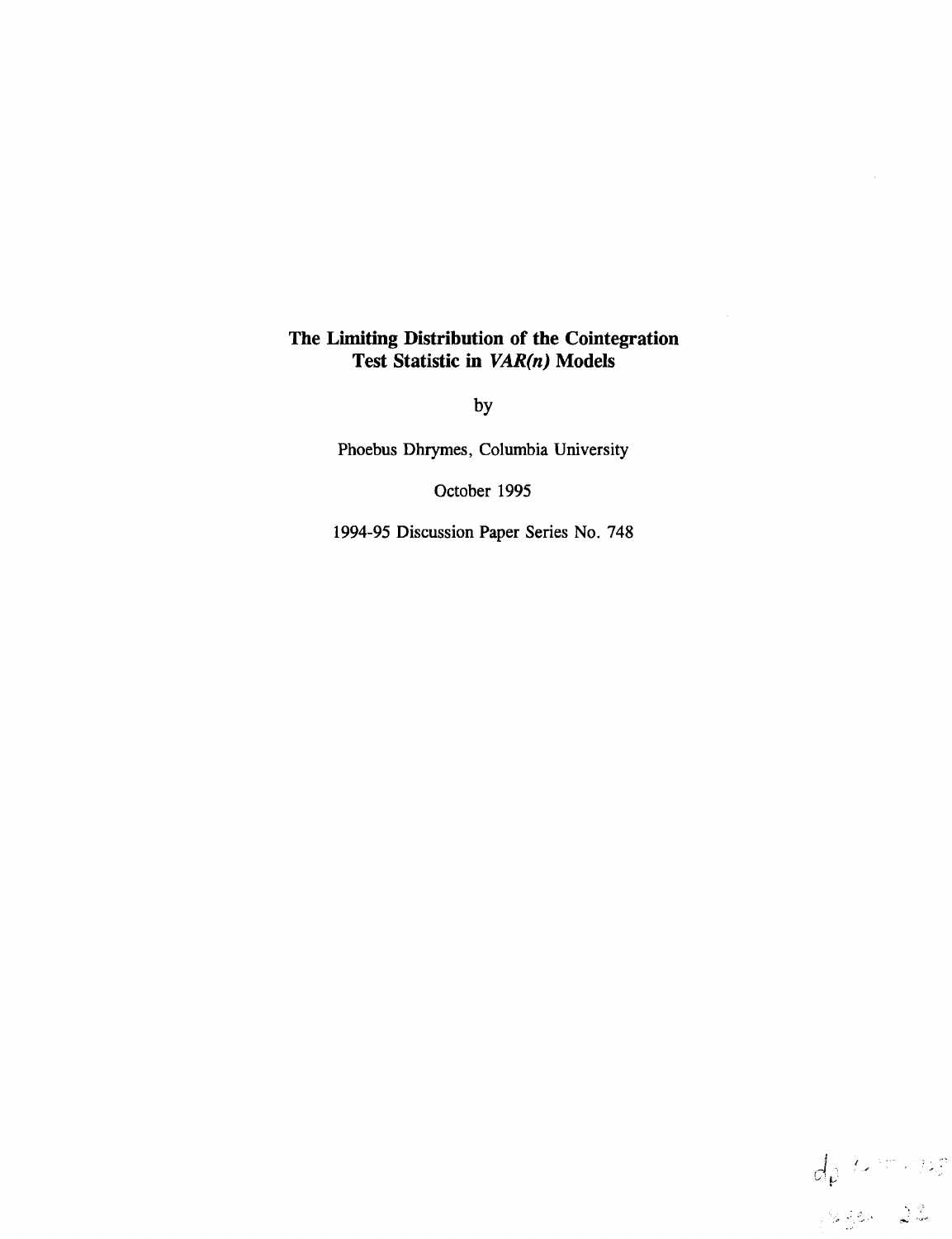# The Limiting Distribution of the Cointegration Test Statistic in *VAR{n)* Models

PHOEBUS J. DHRYMES\* Columbia University

October 9, 1995

#### **Abstract**

This paper obtains the limiting distribution of the trace test for cointegration in the context of the *VAR{n)* model dealt with in Johansen (1988), (1991). The limiting distribution in question turns out to be that of a linear combination of mutually independent chi-squared variables all with the same degree of freedom parameter. The coefficients of the linear combination are characteristic roots of a certain positive definite matrix which may be estimated consistently.

**Key Words:** Cointegration, Cointegration test, characteristic roots, *VAR(n)*, Wishart distribution.

### 1 Introduction and Summary

Let  $\{X_t : t \in \mathcal{N}\}\)$  be a stochastic sequence defined on some probability space  $(\Omega, \mathcal{A}, \mathcal{P})$ . If the sequence is taken to be  $I(1)$ , in the sense that  $\{(I - L)X_t : t \in \mathcal{N}\}\)$  is strictly stationary, the question often arises as to whether the sequence in question is cointegrated. The latter means, in this context, that there exists a  $q \times r$  matrix B of rank  $r \leq q$  such that  $X_t$ ,  $B$  is (strictly) stationary. In this paper we follow the derivation and arguments in Johansen (1988), (1991) and obtain the result that the trace test for cointegration, i.e. the test that the smallest  $q - r$ roots of a certain determinantal equation are null, whose test statistic

<sup>\*</sup> I wish to thank Ioannis Karatzas for a number of conversations, and Morris L. Eaton for helpful comments.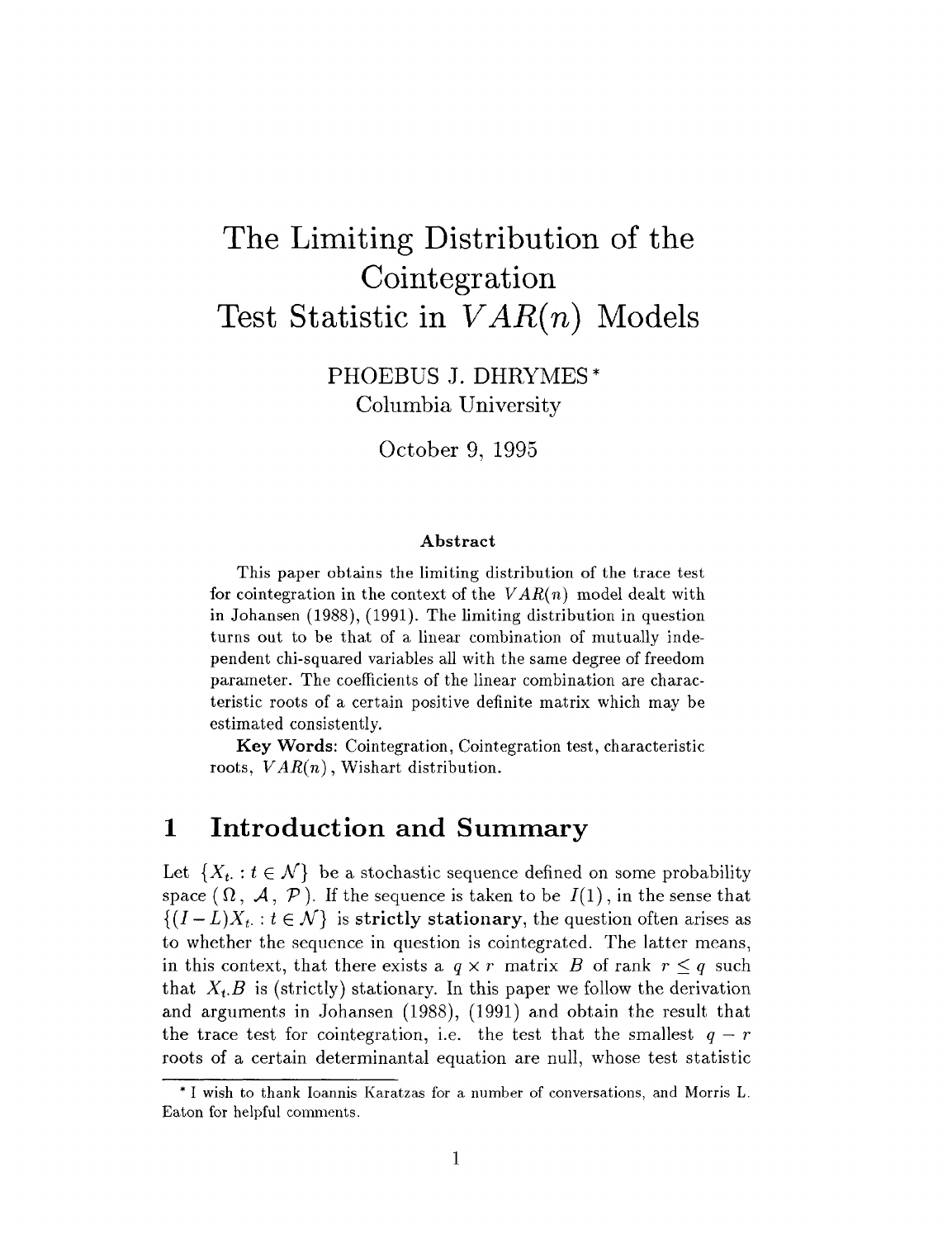is the trace of a certain function of the orginal matrix is asymptotically distributed as the trace of a Wishart matrix. We show that this trace is distributed as a linear combination of chi-squared variables with  $q-r$ degrees of freedom. Finally relying on earlier work by Box (1954), and Siddiqui (1965) we show the precise form of the distribution needed in order to carry out significance test. Although the form of this distribution **cannot be tabulated** owing to the fact that it depends on certain characteristic roots of an unknown matrix, still the form is quite simple and easily programmed to be used in conjunction with any estimation software dealing with such issues.

## 2 Notation and Problem Formulation

Consider the standard VAR

$$
X_t \Pi(L) = \sum_{j=0}^{N} X_{t-j} \Pi_j = \epsilon_t, \quad t \ge 1, \quad \Pi_0 = I_q, \quad X_{-t} = 0, \quad t \ge 0, \tag{1}
$$

where  $X_t$  is a q-element row vector, the error process being a multivariate white noise process with mean zero and covariance matrix  $\Sigma > 0$ , denoted by  $MWN(\Sigma)$ .

**Remark 1.** Although, as in the case of Johansen (1988) (1991), we shall formally assume the MWN process to be normal, this particular assumption merely motivates the form of the likelihood function. In fact, normality is quite irrelevant to most of our discussion, and the "likelihood function" may be thought of as the "objective function" of the problem much as in the so-called quasi-maximum likelihood literature of simultaneous equations. In this interpretation, the  $\epsilon$ -process is  $MWN(\Sigma)$  with unspecified distribution.

"Dividing"  $\Pi(L)$  by  $(I - L)$ , where L is the usual lag operator we find, after some rearrangement,

$$
(I - L)X_{t} = -X_{t-1}.\Pi(1) + x_{t}.\Pi^* + \epsilon_t,
$$
\n(2)

where

$$
x_{t} = (\Delta X_{t-1}, \Delta X_{t-2}, \dots, \Delta X_{t-n+1}), \quad t = 1, 2, \dots T,
$$
  

$$
\Pi^* = (\Pi_1^{*'}, \dots, \Pi_{n-1}^{*'})', \quad \Pi_j^* = \sum_{i=j+1}^n \Pi_i, \quad \Pi(1) = \sum_{j=0}^n \Pi_j.
$$

It is assumed that

$$
|\Pi(\phi)| = 0, \text{ where } \Pi(\phi) = \sum_{j=0}^{n} \Pi'_{j} \phi^{j}, \qquad (3)
$$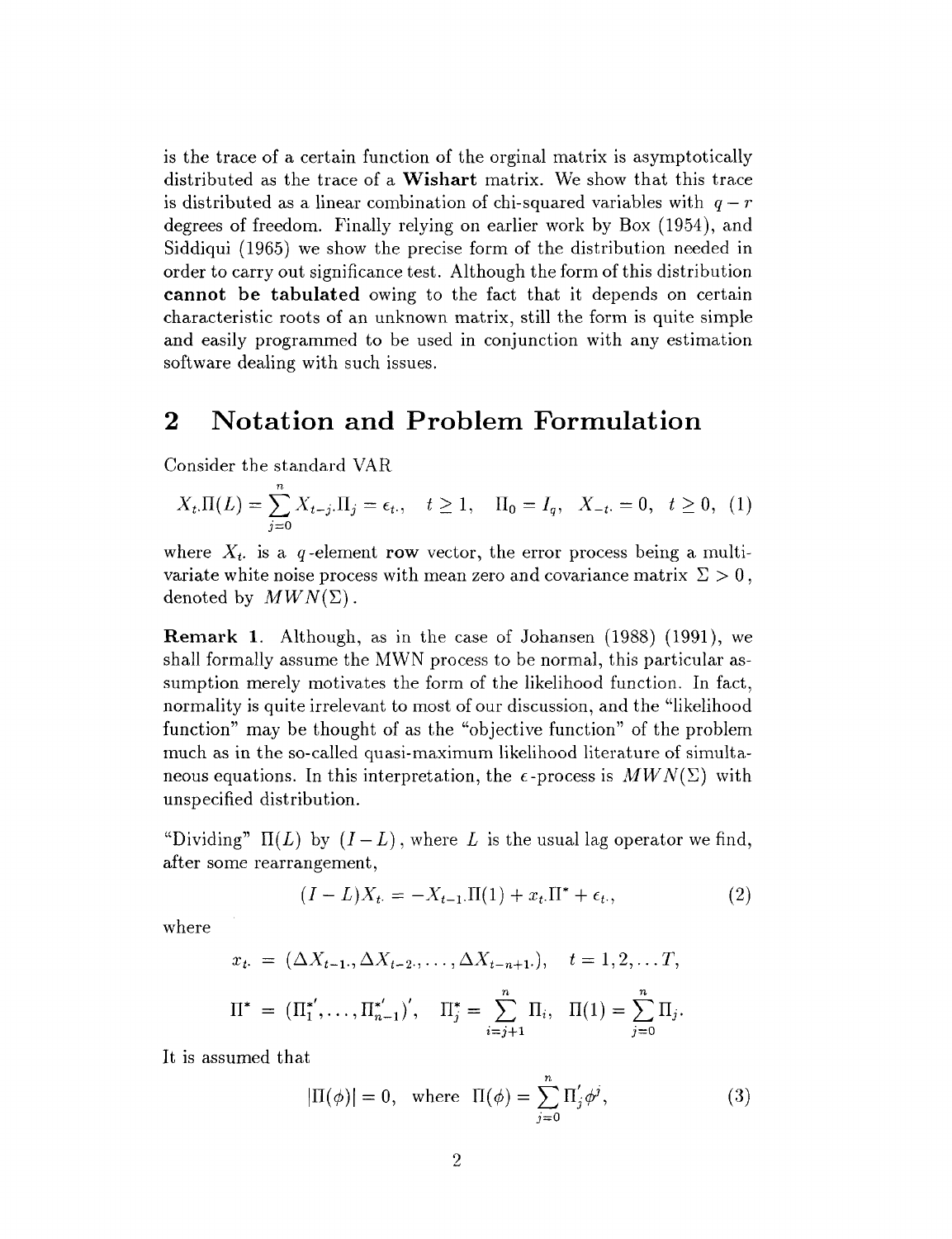has  $r_0$  unit roots, and the remaining roots are less than one in absolute value, so that the X-process is cointegrated of rank  $r = q - r_0$ . It is an easy consequence of the preceding that

$$
(I - L)X'_{t} = \eta'_{t}, \quad \eta'_{t} = \sum_{j=0}^{\infty} A_{j} \epsilon'_{t-j}, \quad \| A_{j} \|^{2} \sim c^{j}, \quad c \in (0, 1).
$$
 (4)

If the process is cointegrated of rank r then  $\Pi(1)$  is of (reduced) rank  $r < q$ . Hence, by the rank factorization theorem, see Dhrymes (1984) p. 23, there exist matrices  $\Gamma$ , *B* both of dimension  $q \times r$  and rank r such that  $\Pi(1) = B\Gamma'$ . We must now estimate the parameters of the model given T observations on  $\{X_t : t = 1, 2, 3, ..., T\}$ ; in order to give this problem the familiar look of systems of general linear models we define

$$
y_{t} = (I - L)X_{t} + X_{t-1}.\Pi(1) = \Delta X_{t} + X_{t-1}.\overline{B\Gamma}';
$$
  
\n
$$
Y = (y_{t}), \quad X = (x_{t}), \quad U = (\epsilon_{t}), \quad t = 1, 2, 3, \dots T,
$$
  
\n
$$
y = \text{vec}(Y), \quad \pi^* = \text{vec}(\Pi^*), \quad u = \text{vec}(U), \quad \gamma = \text{vec}(\Gamma').
$$
 (5)

Thus, we may write

$$
y_t = x_t \cdot \Pi^* + \epsilon_t, \quad Y = X \Pi^* + U, \text{ or } y = (I_q \otimes X)\pi^* + u,
$$
 (6)

for a single observation and the entire sample, respectively, and define the estimation problem as: maximize the likelihood function with respect to the unknown parameters subject to the condition that  $B$  is  $q \times r$ of **known rank** r. In view of the preceding, the loglikelihood (LF) of the *T* observations is given by

$$
F_0 = -\frac{qT}{2}\ln(2\pi) - \frac{T}{2}\ln|\Sigma| - \frac{1}{2}\text{tr}(Y - X\Pi^*)\Sigma^{-1}(Y - X\Pi^*)'.\tag{7}
$$

From Dhrymes (1984) p. 106, we have

$$
\operatorname{tr}(Y - X\Pi^*)\Sigma^{-1}(Y - X\Pi^*)' = [y - (I_q \otimes X)\pi^*]'(\Sigma^{-1} \otimes I_T)[y - (I_q \otimes X)\pi^*],
$$

and solving the first order condition  $(\partial F_0/\partial \pi^*) = 0$ , we find

$$
\hat{\pi^*} = [I_q \otimes (X'X)^{-1}X']y. \tag{8}
$$

Inserting this in Eq. (7), we obtain the concentrated LF

$$
F_1 = -\frac{q}{2} \ln(2\pi) - \frac{T}{2} \ln|\Sigma| - \frac{1}{2} y' (\Sigma^{-1} \otimes N) y, \quad N = I_T - X(X'X)^{-1} X'.
$$
\n(9)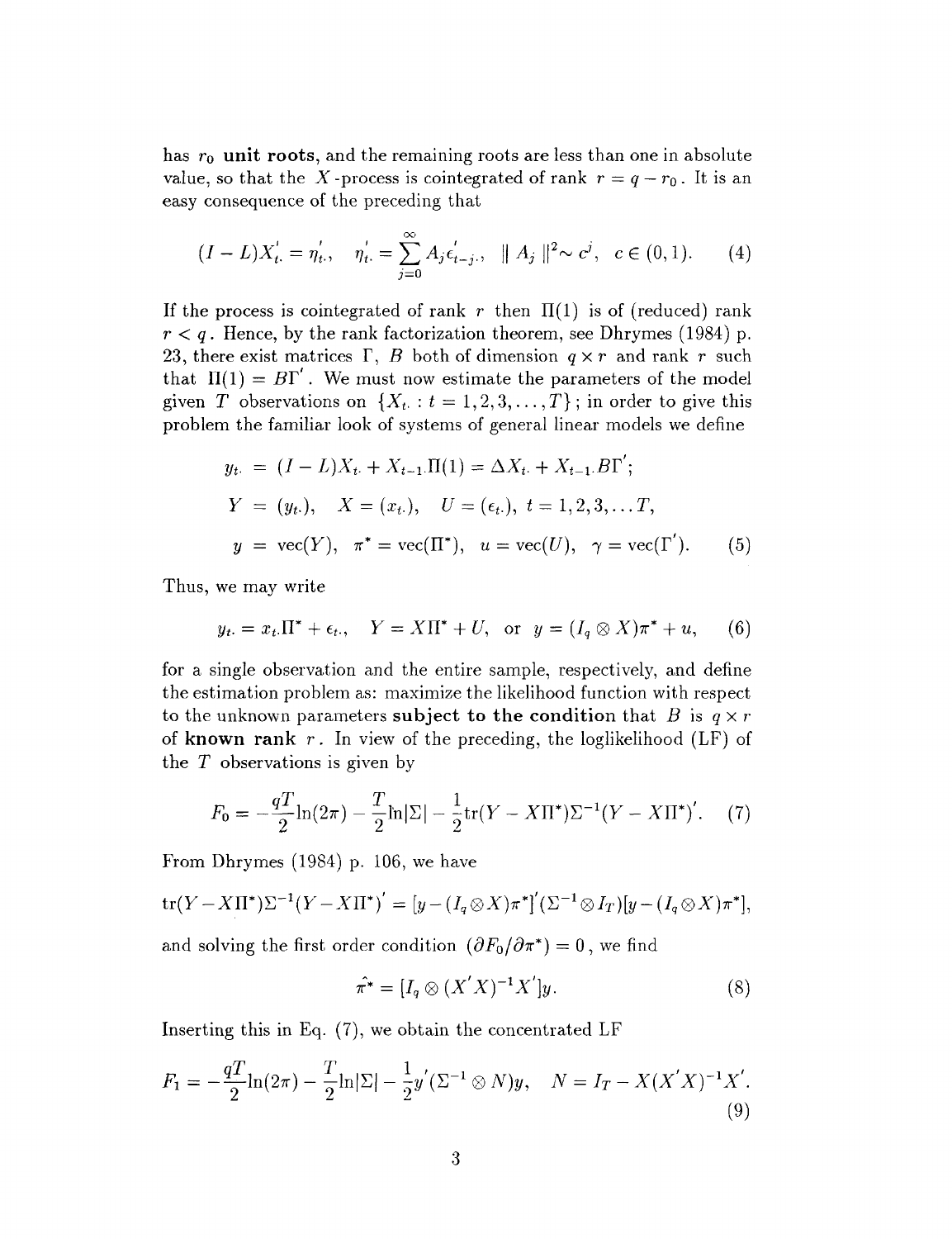Next, we note that  $y = \Delta p - (I_q \otimes P_{-1}B)\gamma$ , where

$$
P = (X_{t.}), \quad P_{-i} = (X_{t-i.}), \quad t = 1, 2, 3, ..., T, \quad i = 1, 2, 3, ..., n-1
$$
\n
$$
p = \text{vec}(P), \quad p_{-i} = \text{vec}(P_{-i}), \quad \gamma = \text{vec}(\Gamma') \tag{10}
$$

and the concentrated LF may be rendered as

$$
F_1 = -\frac{qT}{2}\ln(2\pi) - \frac{T}{2}\ln|\Sigma|
$$
\n
$$
-\frac{1}{2}[\Delta p - (I_q \otimes P_{-1}B)\gamma]'(\Sigma^{-1} \otimes N)[\Delta p - (I_q \otimes P_{-1}B)\gamma];
$$
\n(11)

solving the first order conditions  $(\partial F_1/\partial \gamma) = 0$ , we find

$$
\hat{\gamma} = [I_q \otimes (B'P'_{-1}NP_{-1}B)^{-1}B'P'_{-1}N]\Delta p. \tag{12}
$$

Noting that

$$
\phi = (I_q \otimes N)[\Delta p - (I_q \otimes P_{-1}B)\hat{\gamma}] = (I_q \otimes N^*)(I_q \otimes N)\Delta p,
$$
  

$$
N^* = I_T - NP_{-1}B(B'P'_{-1}NP_{-1}B)^{-1}B'P'_{-1}N,
$$
 (13)

we may write the (once again) concentrated LF as

$$
F_2 = -\frac{qT}{2}\ln(2\pi) - \frac{T}{2}\ln|\Sigma|
$$
  
 
$$
-\frac{1}{2}[(I_q \otimes N^*N)\Delta p]'(\Sigma^{-1} \otimes I_T)[(I_q \otimes N^*N)\Delta p]. \qquad (14)
$$

Using the results in Dhrymes (1984) p. 106 and "rematricizing" the last expression in the LF, we may rewrite the latter as

$$
F_2 = -\frac{qT}{2}\ln(2\pi) - \frac{T}{2}\ln|\Sigma| - \frac{T}{2}\text{tr}\Sigma^{-1}S, \quad S = \frac{1}{T}(N\Delta P)'N^*(N\Delta P). \tag{15}
$$

Maximizing  $F_2$  with respect to the elements of  $\Sigma^{-1}$ , we obtain

$$
\frac{\partial F_2}{\partial \text{vec}(\Sigma^{-1})} = \frac{T}{2} \text{vec}(\Sigma)' - \frac{T}{2} \text{vec}(S) = 0, \text{ or } \hat{\Sigma} = S. \quad (16)
$$

Inserting this in Eq. (14), we find the ultimately concentrated LF

$$
F_3 = -\frac{qT}{2}[\ln(2\pi) + 1] - \frac{T}{2}\ln|S|,
$$
\n(17)

which is now to be **maximized with respect to** *B*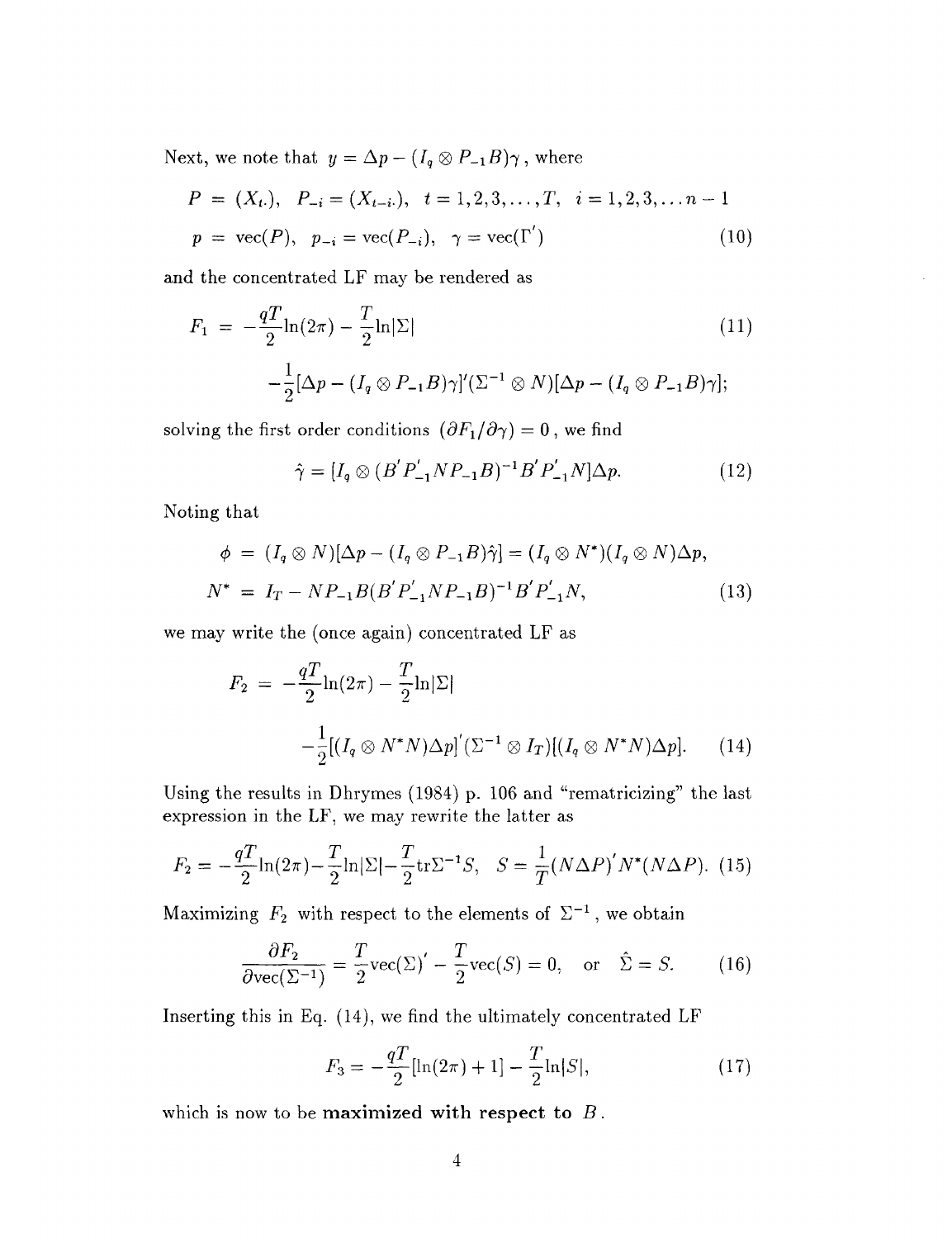To continue, it is convenient to define

$$
W = N\Delta P = N(P - P_{-1}), \quad V = NP_{-1}, \tag{18}
$$

and to omit the term.  $(1/T)$  from the definition of *S*; in this notation the maximization of *F3* in Eq. (17) is **equivalent to the minimization of**

$$
D(B) = |S| = |W'W - W'VB(B'V'VB)^{-1}B'V'W|
$$
\n
$$
= |W'W||I_q - J|, \quad J = W'VB(B'V'VB)^{-1}B'V'W(W'W)^{-1}.
$$
\n(19)

From Dhrymes (1989) p. 39, we have that

$$
|I_q - J| = |B'V'VB|^{-1} |B'[V'V - V'W(W'W)^{-1}W'V]B|.
$$
 (20)

Since the function  $D(B)$  is homogeneous of degree zero in  $B$ , we need to impose a normalization, else the problem is not well defined, or there is an infinitude of solutions. A convenient normalization, under the circumstances, is  $B'V'VB = I_r$ , so that the quantity to be minimized, with respect to *B* , is

$$
D(B) = |W'W| |B'[V'V - V'W(W'W)^{-1}W'V]B|.
$$
 (21)

To do so we proceed in a roundabout fashion, abstracting for the moment from the probabilistic aspects of the problem. Consider the characteristic roots of  $V'W(W'W)^{-1}W'V$  in the metric of  $V'V$ , i.e consider the equation

$$
|\lambda V'V - V'W(W'W)^{-1}W'V| = 0.
$$
 (22)

Since the matrix  $V'V - V'W(W'W)^{-1}W'V$  is positive definite, all such characteristic roots are (positive and) less than unity, see Dhrymes (1984) p.75. Let the roots  $\{\lambda_j : j = 1, 2, 3, \ldots, q\}$  be arranged in **decreasing magnitude**, let the corresponding characteristic vectors be  ${g_{ij}: j =}$  $1,2,3,\ldots,q\}$ , define

$$
\Lambda = \text{diag}(\lambda_1, \lambda_2, \lambda_3, \dots, \lambda_q), \quad G = (g_{.1}, g_{.2}, g_{.3}, \dots, g_{.q}), \tag{23}
$$

and impose the normalization  $G'V'VG = I_q$ . Since

$$
V'W(W'W)^{-1}W'VG = V'VG\Lambda, \qquad (24)
$$

we conclude that

$$
D(G) = |W'W||G'[V'V - V'W(W'W)^{-1}W'V]G| = |W'W||I_q - \Lambda|.
$$
\n(25)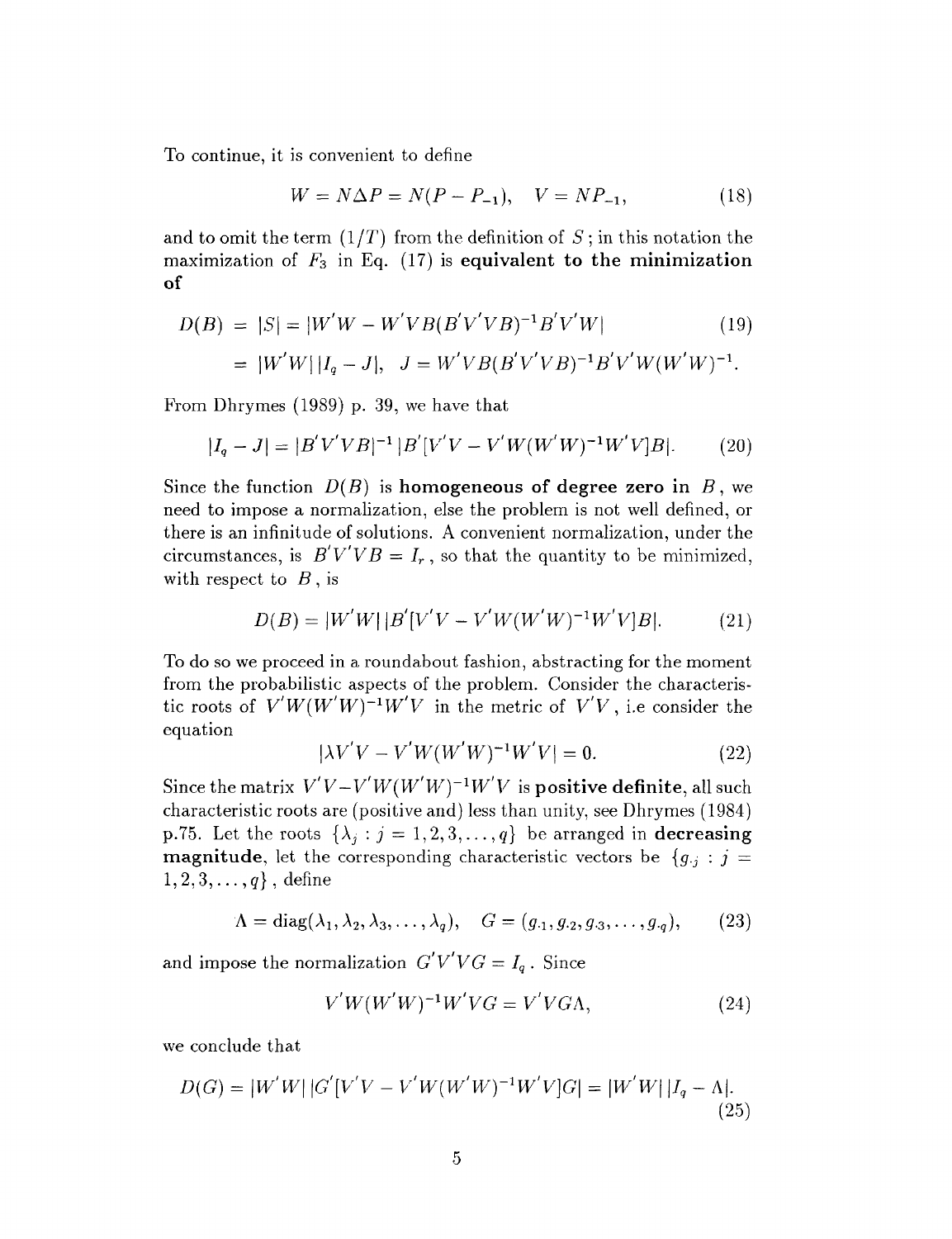Thus, the estimator we seek,  $\hat{B}$ , must be a subset of the columns of the matrix  $G$ , it must be of rank  $r$ , and must minimize  $D(G)$ . The solution is then obvious, we must choose  $\hat{B}$  to be the submatrix *G(r)* **containing the** r **characteristic vectors, corresponding to the** r **largest roots.** Thus, the maximized value of the LF is given by

$$
F_4(\hat{B};r) = \frac{qT}{2}[\ln(2\pi) + 1] - \frac{T}{2} \left| \frac{W'W}{T} \right| - \frac{T}{2} \sum_{j=1}^r \ln(1 - \hat{\lambda}_{(j)}), \quad (26)
$$

where the notation  $\hat{\lambda}_{(j)}, j = 1,2,\ldots, q$ , indicates the **ordered roots**.

It is easily demonstrated that under the alternative of no cointegration,

$$
H_1: \operatorname{rank}[\Pi(1)] = q,
$$

the maximum of the LF is given by

$$
F_4(\hat{B}; q) = \frac{qT}{2}[\ln(2\pi) + 1] - \frac{T}{2} \left| \frac{W'W}{T} \right| - \frac{T}{2} \sum_{j=1}^{q} \ln(1 - \hat{\lambda}_{(j)}).
$$
 (27)

so that the test of this hypothesis involves the question of whether the smallest  $q - r$  roots are zero, and the log of the likelihood ratio test statistic is given by

$$
\tau^* = \frac{T}{2} \sum_{j=r+1}^{q} \ln(1 - \hat{\lambda}_{(j)}).
$$
 (28)

Since the matrix whose characteristic roots are involved in the test is at worst positive semidefinite, an equivalent test is in terms of the alternative

$$
H_1: \sum_{j=r+1}^q \lambda_{(j)}=0\,,
$$

which will yield the test statistic

$$
\hat{\tau} = T \sum_{j=r+1}^{q} \hat{\lambda}_{(j)}.
$$
\n(29)

## 3 The Limiting Distribution of  $\hat{\tau}$

To investigate this problem consider the matrix

$$
S(\lambda) = \lambda \frac{V'V}{T} - \frac{V'W}{T} \left(\frac{W'W}{T}\right)^{-1} \frac{W'V}{T}.
$$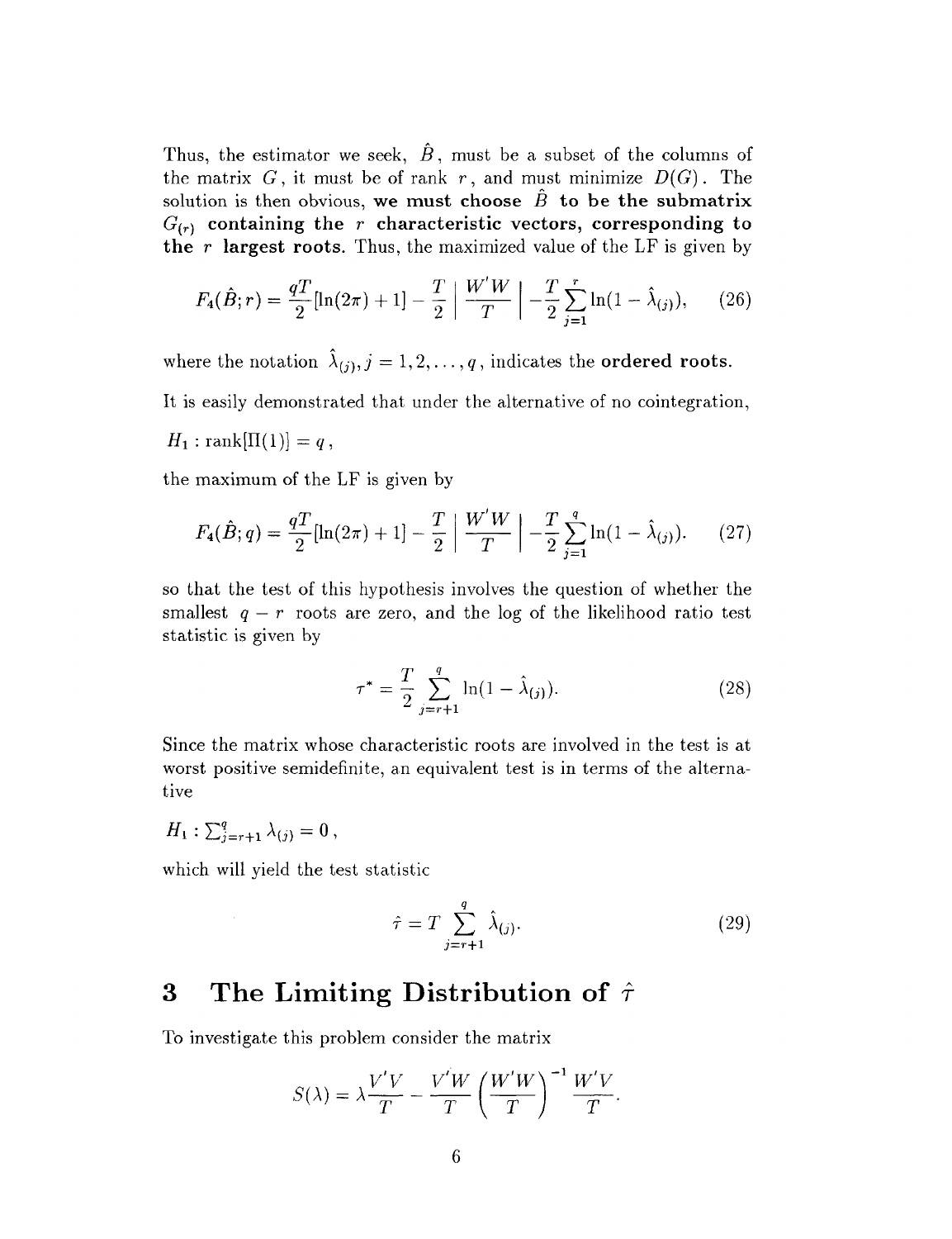Let  $G_2$  be an arbitrary  $q \times q - r$  matrix whose columns are linearly independent, such that  $(B, G_2)$  is a nonsingular matrix, and define

$$
C_T = \left(B, \frac{1}{\sqrt{T}} G_2\right), \quad S^*(\lambda) = C'_T S(\lambda) C_T. \tag{30}
$$

It is easily verified that the characteristic roots of interest in our discussion are the roots of  $|S^*(\lambda)| = 0$  and, moreover,

$$
S^*(\lambda) = \begin{bmatrix} S_{11}^*(\lambda) & S_{12}^*(\lambda) \\ S_{21}^*(\lambda) & S_{22}^*(\lambda) \end{bmatrix}, \quad S_{21}^*(\lambda) = S_{12}^{*'}(\lambda) \quad \text{where} \tag{31}
$$
\n
$$
S_{11}^*(\lambda) = \lambda \frac{B'P'_{-1}NP_{-1}B}{T} - \frac{B'V'W}{T} \left(\frac{W'W}{T}\right)^{-1} \frac{W'VB}{T},
$$
\n
$$
S_{12}^*(\lambda) = \lambda \frac{B'V'VG_2}{T^{3/2}} - \frac{B'V'W}{T} \left(\frac{W'W}{T}\right)^{-1} \frac{W'VG_2}{T^{3/2}},
$$
\n
$$
S_{22}^*(\lambda) = \lambda G_2' \frac{V'V}{T^2} G_2 - \frac{G_2'V'W}{T^{3/2}} \left(\frac{W'W}{T}\right)^{-1} \frac{W'VG_2}{T^{3/2}}.
$$

It may be easily shown that  $S_{12}^*(\lambda) \stackrel{d}{\rightarrow} 0$  and, asymptotically,

$$
\frac{G_2'V'VG_2}{T^2} \sim \frac{G_2'P_{-1}'P_{-1}G_2}{T^2} \stackrel{d}{\to} G_2'P_0'\left(\int_0^1 B(s)'B(s)\,ds\right)P_0G_2,\tag{32}
$$

where  $P_0$  is a triangular decomposition of the matrix  $\Sigma_0$ , i.e.

$$
P'_0 P_0 = \Sigma_0 = \Sigma_1 + \Sigma_1^* + \Sigma_1^{*'} = E\eta'_1 \eta_1 + \sum_{j=1}^{\infty} E\eta'_1 \eta_{1+j} + \sum_{j=1}^{\infty} E\eta'_{1+j} \eta_1, (33)
$$

*B(s)* being a SMBM*<sup>1</sup>* of dimension *q* . We also note

$$
S_{11}^{*}(\lambda) = \lambda \frac{Z'_{-1}NZ_{-1}}{T} - \frac{Z'_{-1}N\Delta P}{T} \left(\frac{(\Delta P)'N\Delta P}{T}\right)^{-1} \frac{(\Delta P)'NZ_{-1}}{T},
$$

where  $Z = (z_t)$ , and  $z_t = X_t$ . B is the **cointegral vector**. It follows, therefore, that

$$
\frac{Z'_{-1}NZ_{-1}}{T} = \frac{Z'_{-1}Z_{-1}}{T} - \frac{Z'_{-1}X}{T} \left(\frac{X'X}{T}\right)^{-1} \frac{X'Z_{-1}}{T}
$$
\n
$$
\xrightarrow{\text{a.c.}} M_{zz} - M_{zx}M_{xx}^{-1}M_{xz} = M_{zz}^*,
$$
\n(34)

<sup>&</sup>lt;sup>1</sup> In the notation and usage of this paper a standard multivariate Brownian Motion (SMBM) is a q-element row vector Brownian Motion such that  $EB(s)'B(s) = sI_q$ . A multivariate Brownian Motion (MBM) with covariance matrix  $s\Phi$ , is written as  $BP_0$ , such that  $P_0$  is the (unique) triangular matrix of the decomposition  $\Phi = P_0'P_0$ . For triangular decompositions of this type see Dhrymes (1984), pp. 68-69.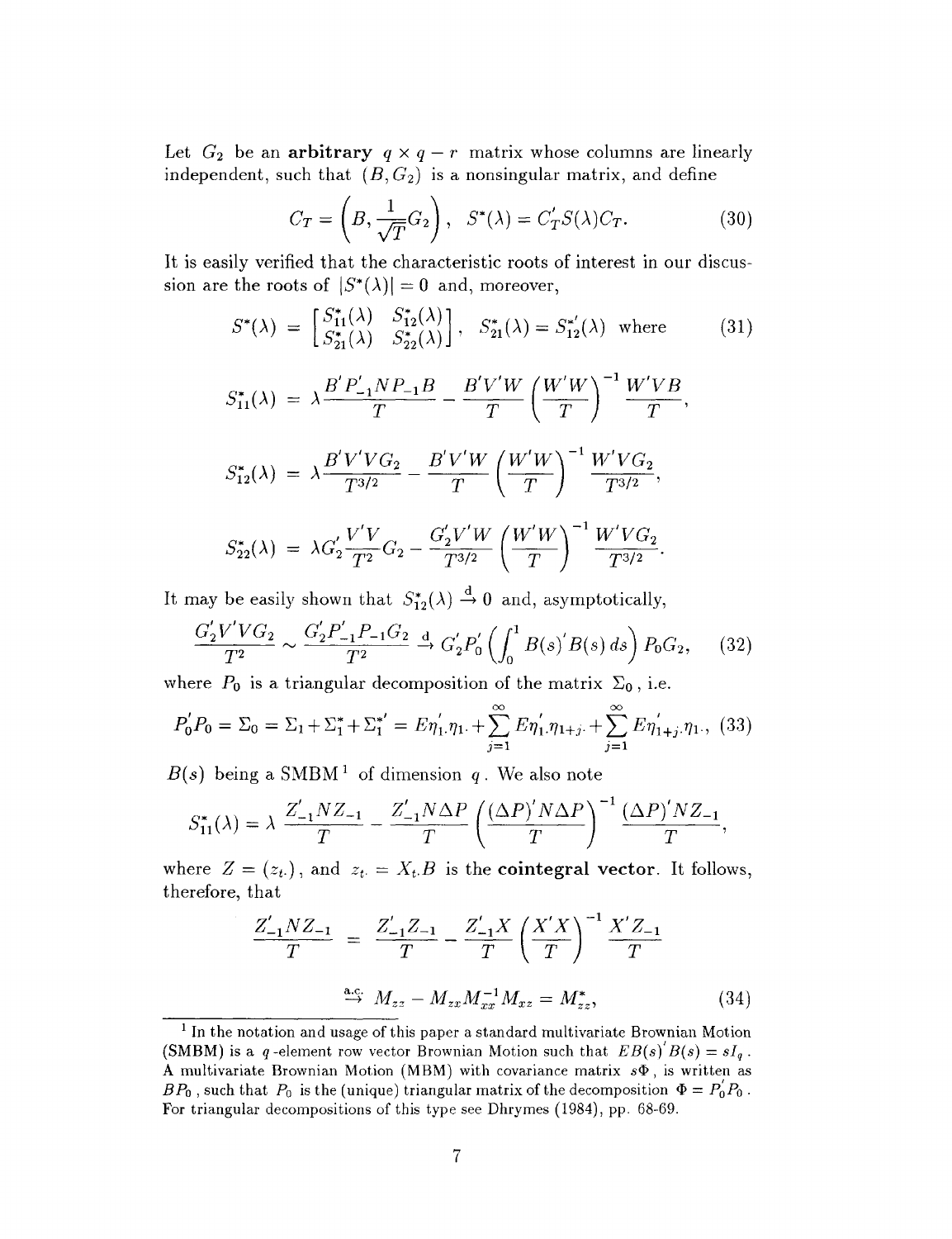where  $M_{zz}^*$  denotes the (conditional) covariance matrix of the cointegral vector  $z_{t-1}$ , given  $x_t$ . In a similar fashion we may show that

$$
\frac{Z'_{-1}N\Delta P}{T} \sim -\left[\frac{Z'_{-1}Z_{-1}}{T} - \frac{Z'_{-1}X}{T}\left(\frac{X'X}{T}\right)^{-1}\frac{X'Z_{-1}}{T}\right]\Gamma'\stackrel{\text{a.c.}}{\to} -M_{zz}^*\Gamma'
$$
\n
$$
\frac{(\Delta P)'N\Delta P}{T} \stackrel{\text{a.c.}}{\to} \Sigma + \Gamma M_{zz}^*\Gamma' = M_{ww}, \text{ so that}
$$
\n
$$
S_{11}^*(\lambda) \stackrel{\text{a.c.}}{\to} \lambda M_{zz}^* - M_{zz}^*\Gamma'M_{ww}^{-1}\Gamma M_{zz}^*,
$$
\n
$$
S_{22}^*(\lambda) \stackrel{\text{d}}{\to} \lambda G_2'P_0'KP_0G_2 = \lambda \bar{S}_{22}, \quad K = \int_0^1 B(s)'B(s) \, ds.
$$
\n
$$
(35)
$$

We therefore conclude that the characteristic roots of  $|S(\lambda)| = 0$ converge, in distribution or a.c., to the characteristic roots of  $|\bar{S}^*(\lambda)| = 0$ , where

$$
\bar{S}^*(\lambda) = \begin{bmatrix} \lambda M_{zz}^* - M_{zz}^* \Gamma' M_{ww}^{-1} \Gamma M_{zz}^* & 0 \\ 0 & \lambda \bar{S}_{22} \end{bmatrix},
$$
(36)

and it is evident that there are at least  $q - r = r_0$  zero roots; to complete the argument we must show that the roots of

$$
|\lambda M^*_{zz} - M^*_{zz} \Gamma' M^{-1}_{ww} \Gamma M^*_{zz}| = 0
$$

are **nonnull,** so that the number of nonzero roots corresponds to the number of cointegrating vectors. Since the cointegral vector  $z_{t-1}$  and  $x_t$  are evidently **not linearly dependent**,  $M_{zz}^* > 0$ ; moreover, since equally evidently  $M_{zz}^*\Gamma' M_{ww}^{-1} \Gamma M_{zz}^* > 0$ , we conclude from Proposition 62 in Dhrymes (1984) p. 74 that the roots in question obey  $0 < \lambda_j < 1$ , for  $j = 1, 2, ..., r$  and  $\lambda_j = 0$  for  $j = r + 1, r + 2, ..., q$ .

In view of the fact that the characteristic roots of  $S(\lambda)$  are continuous functions of its elements, its ordered characteristic roots obey, asymptotically, the relations implied by Eq. (36), i.e. the largest *r* roots have positive a.c. limits, while the smallest  $q - r$  roots have zero limits (in distribution).

**Remark 2.** Since we have employed the normalization  $B'V'VB/T = I_r$ , we are led to the conclusion that  $M^*_{zz} = I_r$ . Thus, the limiting form of the characteristic equation yielding the characteristic roots is given by

$$
0 = |\lambda I_r - \Gamma'(\Sigma + \Gamma \Gamma')^{-1} \Gamma| |\lambda G_2' P_0' K P_0 G_2|,
$$
 (37)

which clearly shows that the r positive roots come from the first factor, while the  $q - r$  zero roots come from the second factor. Finally, using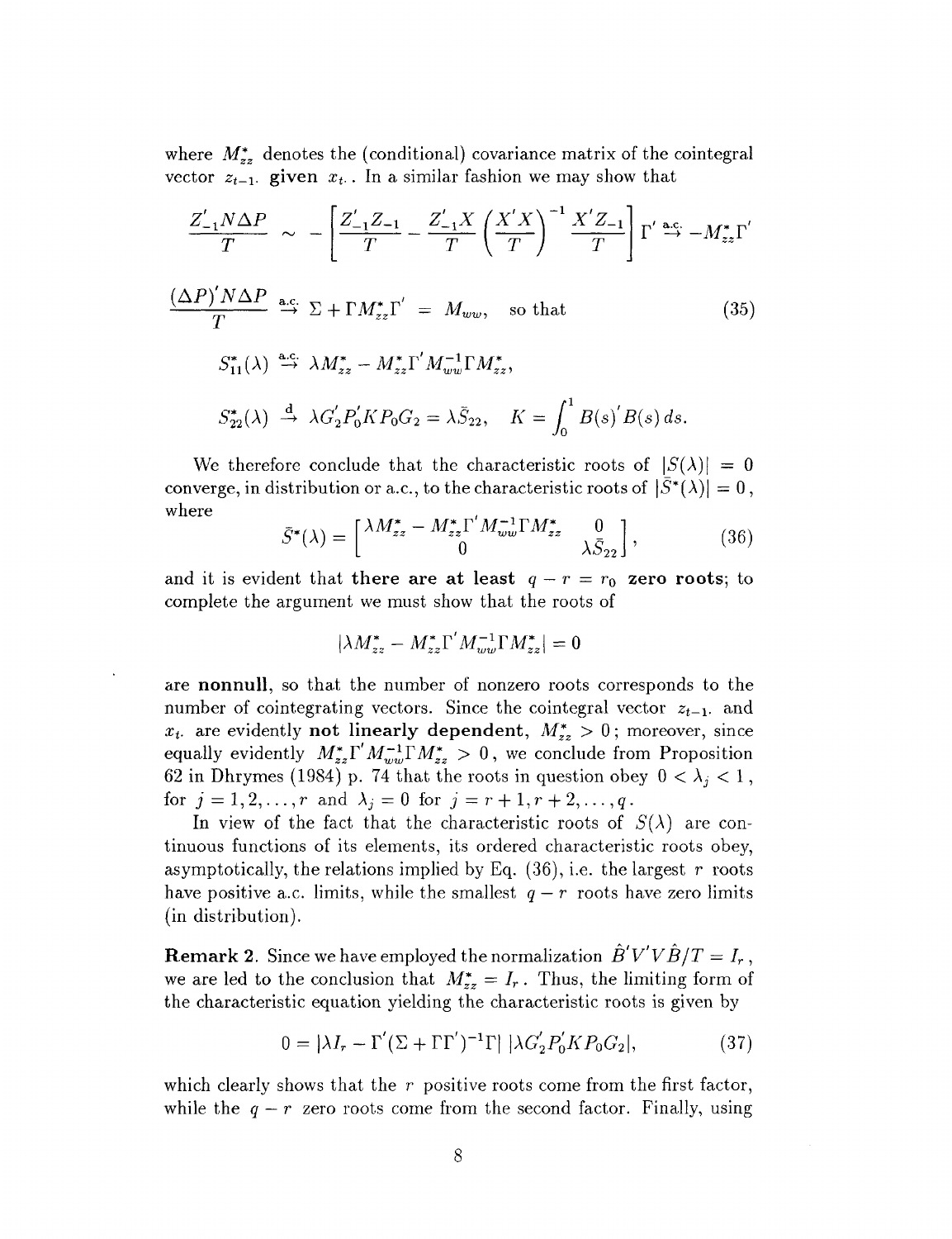the partitioned inverse form, see Dhrymes (1984) p. 39, we conclude that the r largest characteristic roots of relevance to our discussion,  $\lambda_j$ ,  $j = 1, 2, \ldots, r$  converge to entities,  $\lambda_j$ , which are related to the roots of

$$
0 = |(1 - \lambda)I_r - (I_r + \Gamma' \Sigma^{-1} \Gamma)^{-1}| = |\mu I_r - \Gamma' \Sigma^{-1} \Gamma|,
$$
 (38)

by  $\mu_j = \lambda_j/(1 - \lambda_j)$ . In view of the fact that  $\Gamma' \Sigma^{-1} \Gamma > 0$ ,  $\mu_j > 0$ , for all j, and thus  $0 < \lambda_j < 1$ . Since  $\Gamma' \Sigma^{-1} \Gamma$  is a nonsingular matrix of dimension equal to the **cointegration rank,** we see that the number of the characteristic roots of  $S(\lambda)$  which, in the limit, are positive is precisely equal to the rank of cointegration.

We now turn to the question of the limiting distribution of the smallest  $q - r$  characteristic roots; thus, we must determine the limiting distribution of  $T\lambda_{(j)} = \hat{\rho}_j$ , for  $j = r + 1, r + 2, \ldots, q$ . To this end, note first that

$$
S_{22}^*(T^{-1}\rho) - S_{21}^*(T^{-1}\rho)[S_{21}^*(T^{-1}\rho)]^{-1}S_{12}^*(T^{-1}\rho) \stackrel{d}{\to} 0, \text{ but}
$$
  

$$
S^{**}(\rho) = TS_{22}^*(T^{-1}\rho) - TS_{21}^*(T^{-1}\rho)[S_{11}^*(T^{-1}\rho)]^{-1}S_{12}^*(T^{-1}\rho) \stackrel{d}{\to} \Upsilon(\rho),
$$

where  $\Upsilon(\rho)$  is a well defined matrix to be determined below, and moreover

$$
S_{11}^{*}(T^{-1}\rho) = \frac{\rho B'V'VB}{T^2} - \frac{B'V'W}{T} \left(\frac{W'W}{T}\right)^{-1} \frac{W'VB}{T}
$$
  
\n
$$
\xrightarrow{\text{a.c.}} -M_{zz}^{*}\Gamma'M_{ww}^{-1}\Gamma M_{zz}^{*}
$$
  
\n
$$
TS_{22}^{*}(\rho) = \rho \frac{G_{2}'V'VG_{2}}{T^2} - \frac{G_{2}'V'W}{T} \left(\frac{W'W}{T}\right)^{-1} \frac{W'VG_{2}}{T}
$$
  
\n
$$
\sim \rho G_{2}'P_{0}'KP_{0}G_{2} - \frac{G_{2}'V'W}{T}M_{ww}^{-1}\frac{W'VG_{2}}{T}
$$
  
\n
$$
\sqrt{T}S_{12}^{*}(T^{-1}\rho) \sim -M_{zz}^{*}\Gamma'M_{ww}^{-1}\frac{W'VG_{2}}{T}.
$$
 (39)

Consequently,

$$
S^{**}(\rho) \sim \rho G_2' P_0' K P_0 G_2 - \left(\frac{G_2' V' W}{T}\right) F \left(\frac{W' V G_2}{T}\right),
$$
  
\n
$$
F = M_{ww}^{-1} - M_{ww}^{-1} \Gamma(\Gamma' M_{ww}^{-1} \Gamma)^{-1} \Gamma' M_{ww}^{-1}.
$$
 (40)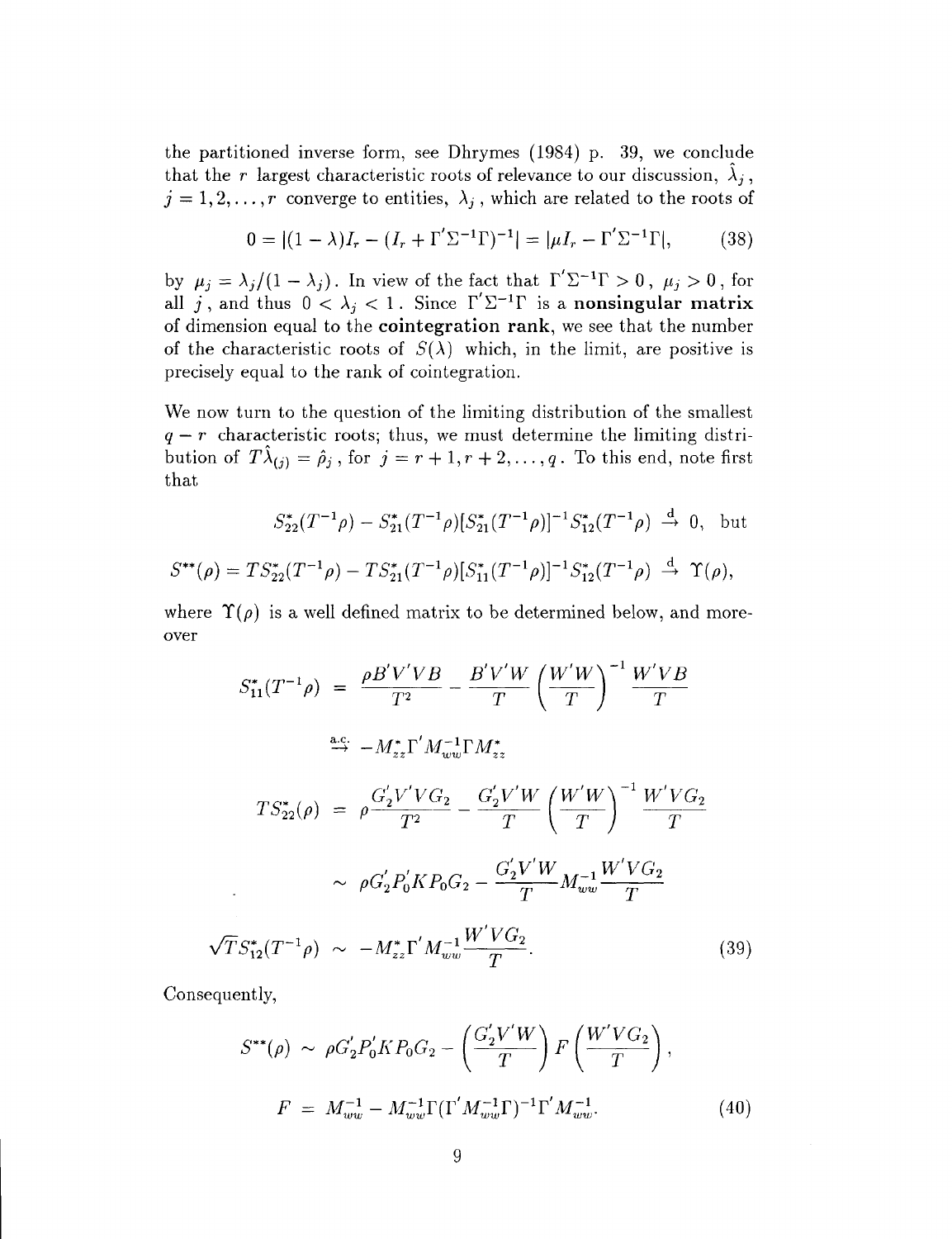Since  $V'W = P'_{-1}[NU - NP_{-1}BT']$  and  $\Gamma'F = 0$ , we need only be concerned about the limiting distribution of  $P'_{-1}NU/T$ , which obeys

$$
\frac{P'_{-1}NU}{T} \stackrel{d}{\to} P'_0K_1T_1, \quad K_1 = \int_0^1 B(s)' dB_1(s), \quad T'_1T_1 = \Sigma,
$$

where  $B(s)$  and  $B_{(1)}(s)$  are two mutually independent SMBM of dimension *q .* Finally, we obtain

$$
S^{**}(\rho) \stackrel{\rm d}{\to} \Upsilon(\rho) = \rho G_2' P_0' K P_0 G_2 - G_2' P_0' K_1 T_1 F T_1' K_1' P_0 G_2,\tag{41}
$$

and thus the limiting distribution of the ordered roots  $T\hat{\lambda}_j$ ,  $j = r + 1$  $1, r + 2,..., q$  of  $|S(\lambda)| = 0$  is given by the distribution of the ordered roots  $\rho_j$ ,  $j = 1, 2, \ldots, q-r$ , of

$$
0 = \left[ \rho G_2' P_0' \left( \int_0^1 B(s)' B(s) \, ds \right) P_0 G_2 - G_2' P_0' \left( \int_0^1 B(s)' \, d B_{(1)}(s) \right) T_1 F T_1' \right]
$$

$$
\left( \int_0^1 d B_{(1)}(s)' B(s) \right) P_0 G_2 \right]. \tag{42}
$$

We have therefore proved

**Proposition 1.** In the context of the discussion above, let  $\rho = T\lambda$  and consider the  $q-r$  smallest roots of  $|S(\lambda)| = 0$ . The limiting distribution of such roots is the distribution of the roots of

$$
|\Upsilon(\rho)| = |\rho G_2' P_0' K P_0 G_2 - G_2 P_0' K_1 T_1 F T_1' K_1' P_0 G_2| = 0.
$$

**Remark 3.** A close examination of the conclusion of the proposition above indicates that this could not possibly be the **final** result since it would imply that the test for cointegration rank depends on **the arbitrary matrix**  $G_2$ . Indeed, we may simplify the representation above, as well as the conclusion of the proposition. To this end, note that the characteristic roots of

$$
|\mu M_{ww}^{-1} - M_{ww}^{-1}\Gamma(\Gamma^{'}M_{ww}^{-1}\Gamma)^{-1}\Gamma^{'}M_{ww}^{-1}| = 0,
$$

consist of r unities and  $q-r$  zeros. Consequently, using Proposition 63 in Dhrymes (1984) p. 75, we may write

$$
F = F^* \left( I_q - \begin{bmatrix} 0 & 0 \\ 0 & I_r \end{bmatrix} \right) F'^* = F_1 F'_1, \quad F^* = (F_1, F_2), \quad \text{rank}(F) = q - r,
$$
\n(43)

where  $F_1$  is a  $q \times q - r$  matrix of rank  $q - r$ .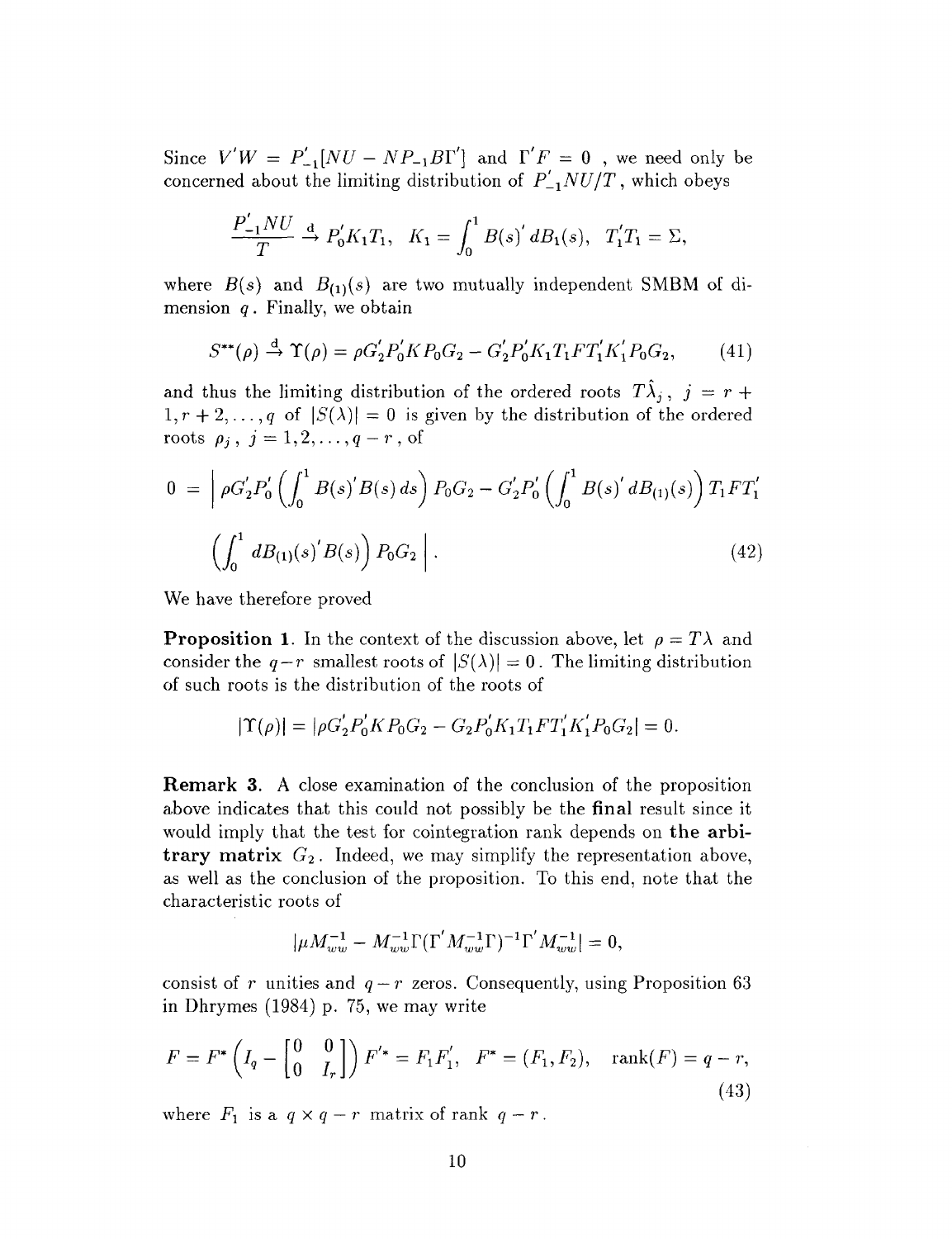Taking into account the discussion in the remark above we may simplify the representation of Proposition 1, as follows. In the first term the MBM is  $BP_0G_2$  whose covariance matrix is given by  $sG'_2\Sigma_0G_2 > 0$ , which is of dimension  $q - r$ . Thus, define the SMBM  $B_{(2)}$  such that

$$
B_{(2)}(s)T_2 = B(s)P_0G_2, \quad G'_2\Sigma_0G_2 = T'_2T_2,\tag{44}
$$

where *T2* is the triangular decomposition corresponding to the SMBM  $B_{(2)}$ , which is of dimension  $q-r$ . Similarly in the integral

$$
G_2'P_0'\left(\int_0^1B(s)'\;dB_{(1)}(s)\right)T_1F_1
$$

we have integration with respect to the MBM  $B_{(1)}(s)T_1F_1$ , whose covariance matrix is  $sF^{'}_1\Sigma F_1 > 0$ , of dimension  $q - r$ . Define

$$
B_{(3)}(s)T_3 = B_{(1)}(s)T_1F_1, \quad F'_1 \Sigma F_1 = T'_3T_3 \tag{45}
$$

where  $T_3$  is the triangular decomposition of  $F_1' \Sigma F_1$ , corresponding to the SMBM  $B_{(3)}$ , of dimension  $q - r$ . We further note that  $B_{(2)}$  and  $B_{(3)}$  are **mutually independent**. It follows, therefore, that the limit *T(p)* of Eq. (41) may be rendered as

$$
\Upsilon(\rho) = \rho T_2' \left( \int_0^1 B_{(2)}(s)' B_{(2)}(s) ds \right) T_2 - \left[ T_2' \left( \int_0^1 B_{(2)}(s)' d B_{(3)}(s) \right) T_3 \right]
$$

$$
\times \left[ T_2' \left( \int_0^1 B_{(2)}(s)' d B_{(3)}(s) \right) T_3 \right]'
$$

 $T'_4T_4 = \int_0^{\pi} B_{(2)}(s)'B_{(2)}(s) ds.$ 

Utilizing the results in Dhrymes (1995), Example 5 of Chapter 4, we obtain that

$$
T_4^{'-1}T_2^{'-1}\Upsilon(\rho)T_2^{-1}T_4^{-1} = \rho I_{q-r} - XT_3T_3'X',
$$

$$
X = T_4^{'-1} \int_0^1 B_{(2)}(s)' dB_{(3)}(s) \tag{46}
$$

and, moreover, that the rows of X are  $N(0, I_{q-r})$  and **mutually independent.** Indeed, all elements of *X* are i.i.d. unit normal variables. Since, if both matrices are square, the characteristic roots of  $|\lambda I - AB| = 0$  are identical to those of  $|\lambda I - BA| = 0$  we have that the roots of interest in our discussion are given by

$$
0 = |T_4^{-1}T_2'^{-1}\bar{S}^{**}(\rho)T_2^{-1}T_4'^{-1}| = |\rho I_{q-r} - YY'|
$$
  
=  $|\rho I_{q-r} - Y'Y|$ ,  $Y = XT_3$ . (47)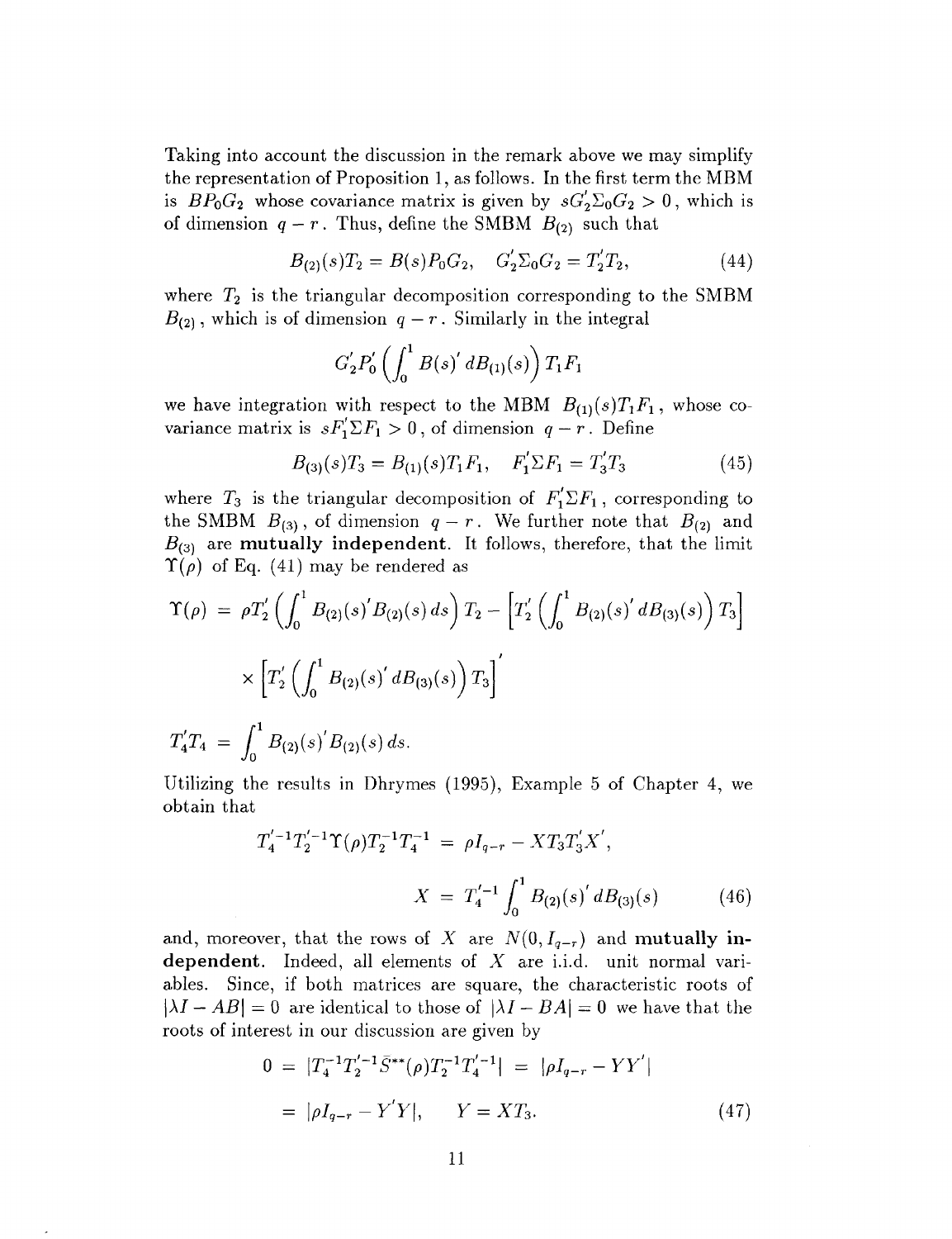We note that the  $j^{th}$  row of Y is given by  $y_j = x_j.T_3$ . Since the rows **of** *X* are i.i.d.  $N(0, I_{q-r})$ , it follows that

$$
y'_{j.} = T'_{3}x'_{j.} \sim N(0, T'_{3}T_{3}),
$$
\n(48)

and are mutually independent for  $j = 1, 2, \ldots, q - r$ . Since

$$
Y'Y = \sum_{j=1}^{q-r} y'_j y_j,
$$
\n(49)

we conclude that

$$
Y'Y \sim \mathbf{w}(\Phi, q - r), \quad \Phi = T'_3T_3 = F'_1 \Sigma F_1,\tag{50}
$$

where  $w(\Phi, q - r)$  indicates the **Wishart** distribution with parameters  $\Phi$  and  $q-r$ , which evidently **does not depend** on the arbitrary matrix *G2* • For a discussion of the properties of the Wishart distribution see Eaton (1983), Chapter 8. We conclude, therefore, that the smallest  $q-r$ (ordered) characteristic roots of  $S(\lambda)$  converge in distribution to the ordered characteristic roots of a Wishart matrix with parameters  $\Phi$  and  $q - r$ . This is a standard distribution but it does contain the nuisance parameter  $\Phi$ .

We have therefore proved

**Proposition 2.** In the context of Proposition 1, the  $q - r$  smallest (ordered) characteristic roots of  $|S(\lambda)| = 0$  normalized by T, i.e.  $T\lambda =$  $\hat{\rho}$ , converge in distribution to the ordered characteristic roots of

$$
0 = |\rho I_{q-r} - Y'Y| = 0, \quad Y = T_4^{-1} \left( \int_0^1 B_{(2)}(s)' d B_{(3)}(s) \right) T_3
$$
  

$$
T_4' T_4 = \int_0^1 B_{(2)}(s)' B_{(2)}(s) ds, \quad T_3' T_3 = F_1' \Sigma F_1,
$$
  

$$
Y'Y \sim \mathbf{w}(T_3' T_3, q - r).
$$

**Remark 4.** The preceding discussion has established that the limiting distribution of the  $q - r$  smallest roots of  $|S(\lambda)| = 0$ , i.e. the limiting distribution of  $T\lambda_j$ ,  $j = r+1, r+2, \ldots, q$ , under the null of cointegration, is the distribution of the roots of a Wishart matrix with parameters  $\Phi = F'_1 \Sigma F_1$  and  $q-r$ . Since the test statistic for the test of the existence of cointegration is that the sum of the smallest  $q - r$  roots is zero, we may utilize the result we have just established to formulate a test based on that limiting distribution. To accomplish this we need to determine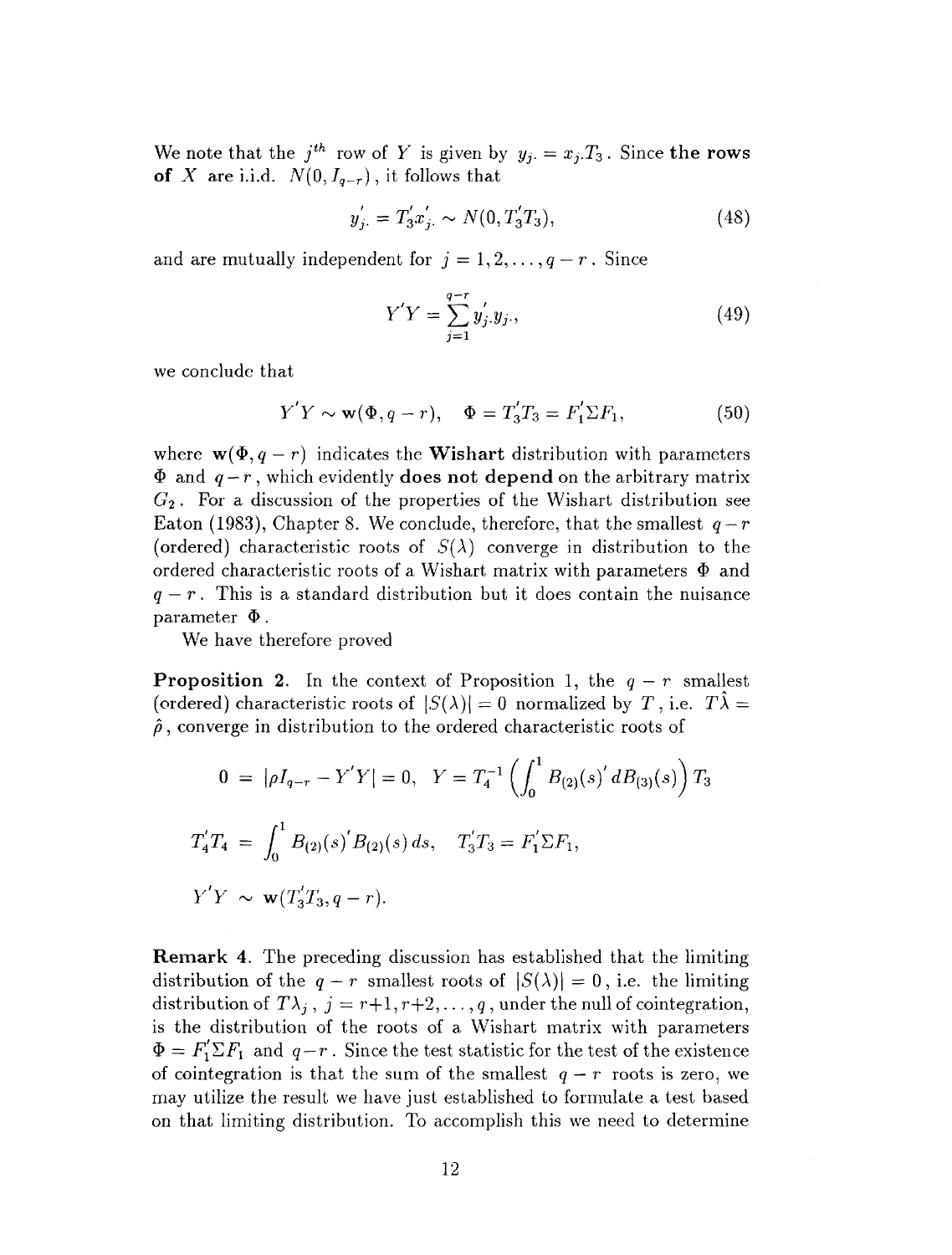the distribution of the trace of a Wishart matrix with the characteristics above. To this end, we have

Lemma 1. Let

$$
S = \sum_{j=1}^{N} X'_{i} X_{i}, \quad X_{i} \sim N(0, \Sigma), \quad i = 1, 2, \dots, N
$$

the  $X_i$  being *n*-element **row** vectors and independent indentically distributed. Then

$$
\operatorname{tr} S \sim \sum_{i=1}^{n} r_i \zeta_i,
$$

where the  $\zeta_i$  are i.i.d. chi-squared variables with  $N$  degrees of freedom, and  $r_i$  are the characteristic roots of  $\Sigma$ .

Proof: Since  $\Sigma > 0$  it is orthogonally similar to the diagonal matrix

$$
R = \text{diag}(r_1, r_2, \dots, r_n), \ \ \Sigma = QRQ',
$$

where *Q* is the orthogonal matrix of the corresponding characteristic vectors. We note that

$$
Q'SQ = \sum_{j=1}^{N} Q' X'_{j.} X_{j.} Q = \sum_{j=1}^{N} R^{1/2} Z'_{j.} Z_{j.} R^{1/2},
$$

where  $Z_j = R^{-(1/2)}Q'X'_j \sim N(0, I_n)$ , so that the  $Z'_j$ , are i.i.d.  $N(0, I_n)$ . Consequently,

$$
\mathrm{tr} S = \mathrm{tr} Q' S Q = \sum_{j=1}^{N} Z_j R Z'_j = \sum_{i=1}^{n} r_i \left( \sum_{j=1}^{N} z_{ji}^2 \right).
$$

Since the entities in parentheses in the rightmost member above are i.i.d. chi-squared variables each with *N* degrees of freedom and the r; are the characteristic roots of  $\Sigma$ , the proof is completed.

q.e.d.

**Remark 5.** Unfortunately the chi-squared distribution does not have the reproductive properties of the normal distribution under linear combinations. Thus,  $trS$  is not necessarily a chi-squared variable, not even proportional to a chi-squared variable unless  $r_j = r_1$ , for all j. Thus, the distribution of the test statistic of Eq. (29) obeys

$$
\hat{\tau} \stackrel{\text{d}}{\rightarrow} \tau \sim \sum_{j=1}^{q-r} r_j \zeta_j,\tag{51}
$$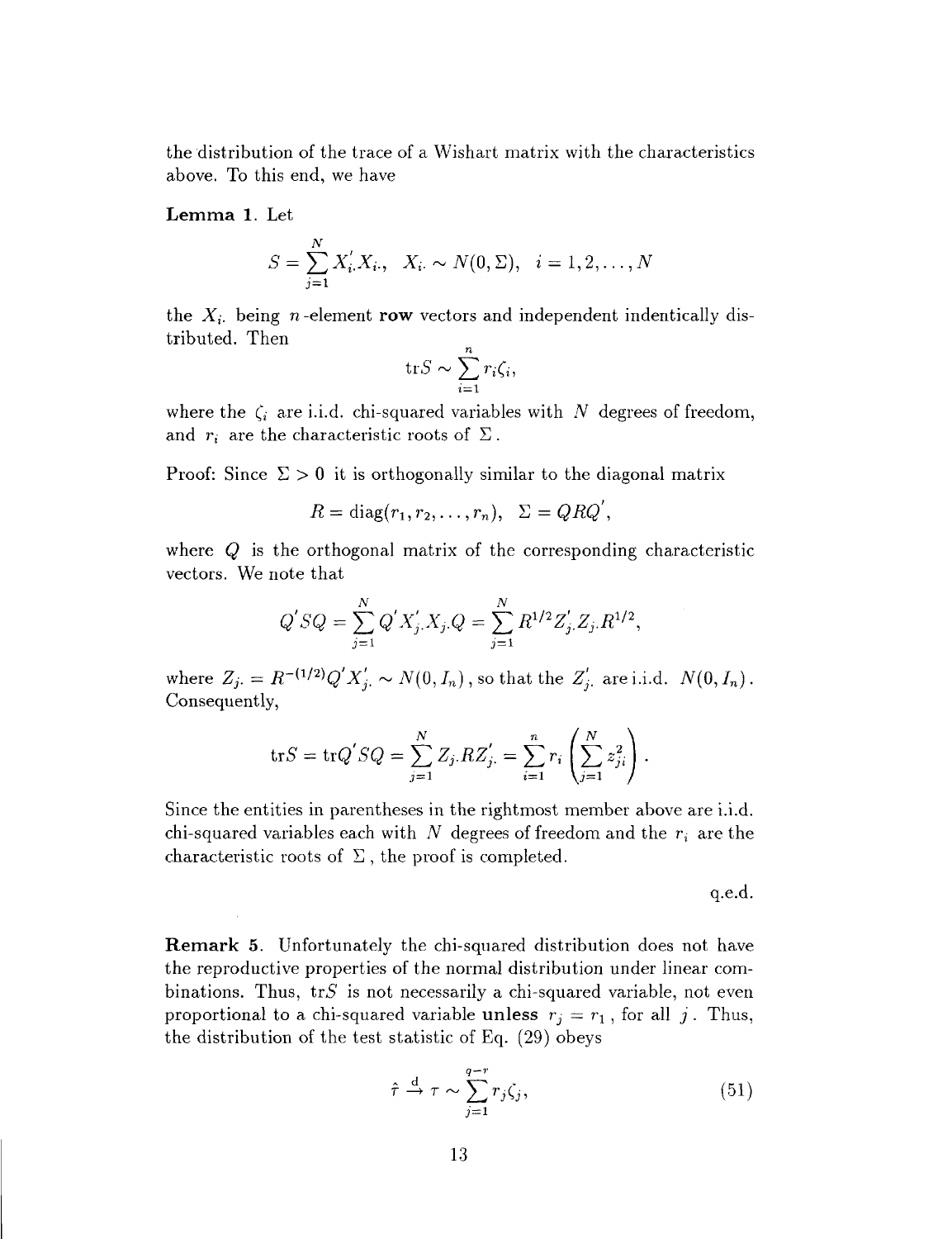where  $r_j$ ,  $j = 1, 2, ..., q - r$  are the characteristic roots of the positive definite matrix  $\Phi = F'_1 \Sigma F_1$  and the  $\zeta_j$  are i.i.d. chi-squared variables with  $q - r$  degrees of freedom.

To determine the nature of the limiting distribution above, consider the moment generating function of  $\tau$ , say

$$
h^*(s) = E e^{-s\tau} = \prod_{j=1}^{q-r} E e^{-s\tau_j \zeta_j} = \prod_{j=1}^{q-r} (1 + 2s\tau_j)^{-(q-r)/2}.
$$
 (52)

Since, if h is the density function of  $\tau$ 

$$
h^*(s) = \int_0^\infty e^{-s\xi} h(\xi) d\xi,
$$
\n(53)

it follows that  $h^*$  is simply the Laplace transform of the desired density function h. What is required in order to carry out the cointegration test is the function ^

$$
H(x) = \Pr(\tau > x) = \int_x^\infty h(\xi) \, d\xi. \tag{54}
$$

It is easily shown that the Laplace transform of *H* is given by

$$
H^*(s) = \int_0^\infty e^{-s\xi} H(\xi) d\xi
$$
\n
$$
= -\frac{1}{s} e^{-s\xi} H(\xi)|_0^\infty - \int_0^\infty e^{-s\xi} h(\xi) d\xi = \frac{1}{s} [1 - h^*(s)].
$$
\n(55)

The significance of the preceding discussion is evident from a result due to Box (1954a), (1954b), also given in somewhat more general form in Siddiqui (1965), as follows:

**Theorem 1.** If the Laplace transform of a density function *h* is representable as

$$
h^*(s) = \sum_{j=1}^m k_j (1 + d_j s)^{-n_j} \tag{56}
$$

then

$$
H(x) = \sum_{j=1}^{m} k_j G(x; d_j, n_j), \qquad (57)
$$

$$
G(x; d_j, n_j) = \frac{1}{\Gamma(n_j)} \int_x^{\infty} e^{-(\xi/d_j)} \left(\frac{\xi}{d_j}\right)^{n_j-1} d(\xi/d_j).
$$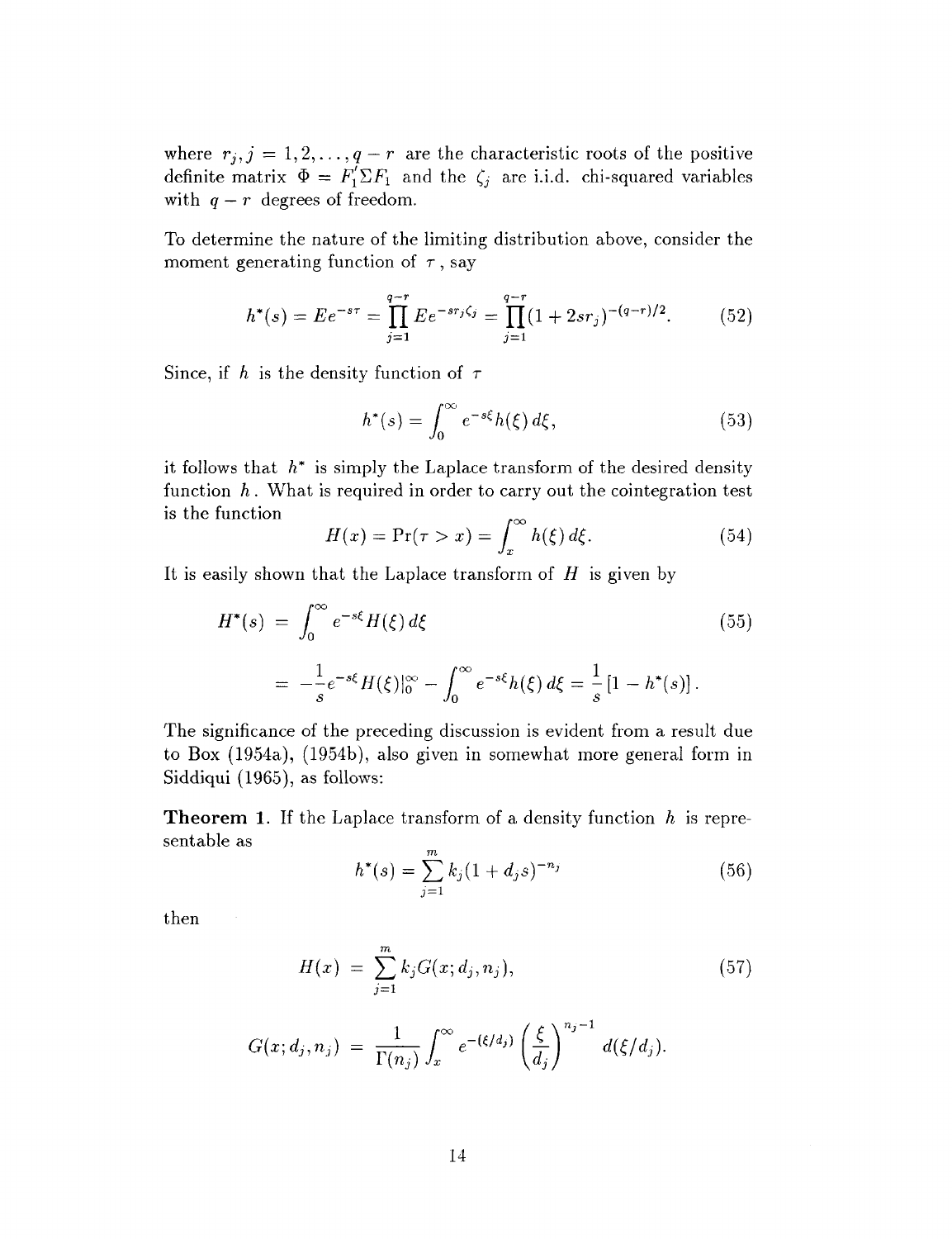**Remark 6.** The usefulness of Theorem 1 is further enhanced by the fact that repeated integrations by part yields

$$
G(x; d_i, n_i) = e^{-(x/d_i)} \sum_{j=0}^{n_i-1} \frac{(x/d_i)^j}{j!}.
$$
 (58)

Consider now the Laplace trasnform of the density of  $\tau$  as exhibited in Eq.  $(52)$ . We have

**Proposition 3.** In the context of Propositions 1 and 2, consider the test of the hypothesis

 $H_0$ : the  $X$  – process is cointegrated of rankr

as against the alternative

 $H_1$ : the  $X$  – process is not cointegrated,

through the use of the test statistic

$$
\hat{\tau} = T \sum_{j=r+1}^{q} \hat{\lambda}_{(j)}.
$$

The critical region of size  $\alpha$  for the test of the hypothesis above may be determined, for  $q - r$  even, from the relation

$$
\alpha = H(x_{\alpha}) = \sum_{j=1}^{q-r} \sum_{i=1}^{(q-r)/2} k_{ji} G(x_{\alpha}; d_j, i), \qquad (59)
$$

where

$$
G(x; d_i, n_i) = e^{-(x/d_i)} \sum_{j=0}^{n_i-1} \frac{(x/d_i)^j}{j!}.
$$

Proof: From Eq. (52) we have

$$
h^*(s) = \prod_{j=1}^{q-r} (1 + d_j s)^{-(q-r)/2}, \quad d_j = 2r_j.
$$

If  $q - r$  is even,  $m = (q - r)/2$  is an integer, so that each term has the partial fraction expansion

$$
(1 + d_j s)^{-m} = \sum_{i=1}^{m} \frac{k_{ji}}{(1 + d_j s)^i},
$$
\n(60)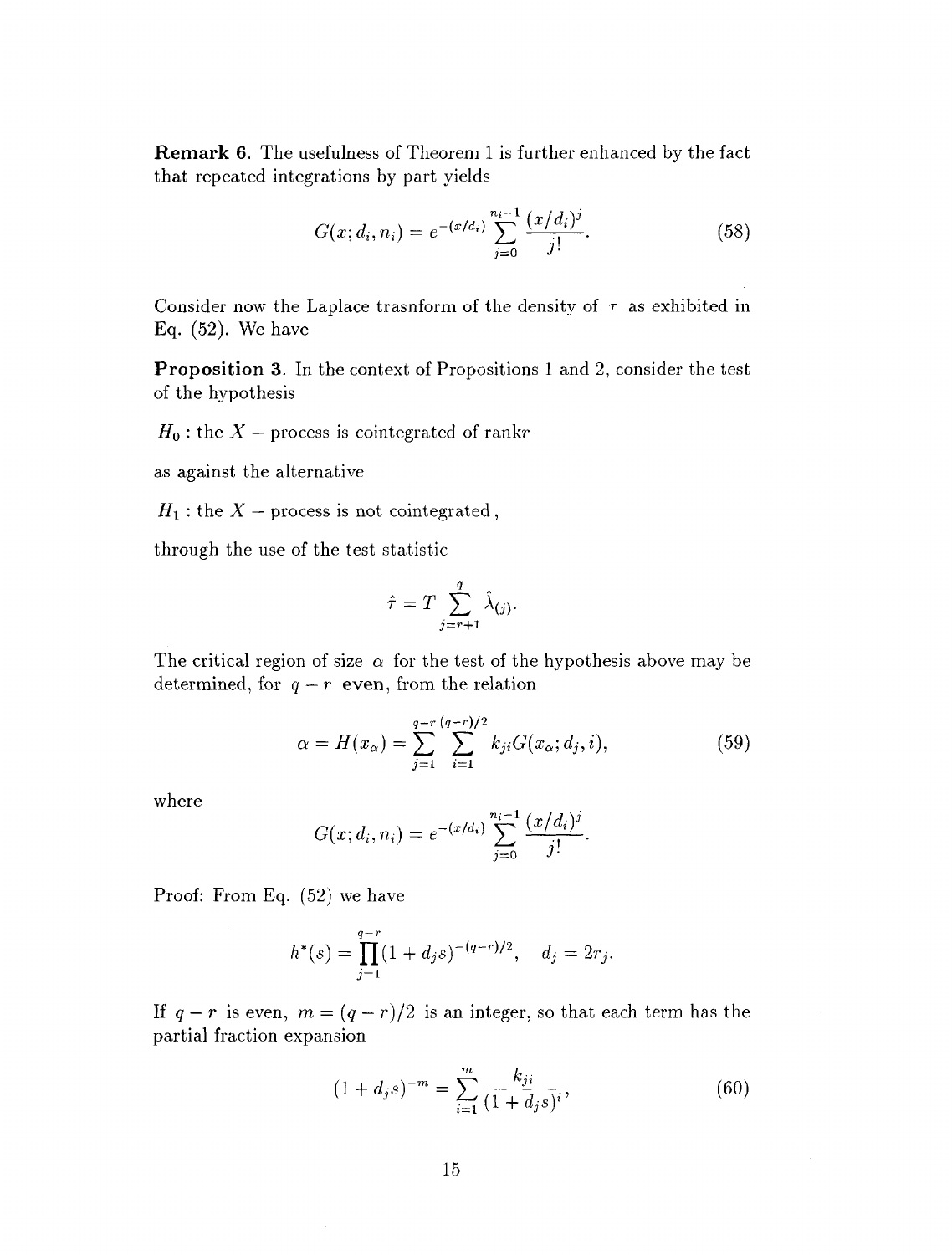so that

$$
h^*(s) = \sum_{j=1}^{q-r} \sum_{i=1}^{m} \frac{k_{ji}}{(1+d_j s)^i}.
$$
 (61)

In view of Theorem 1 we conclude that

$$
H(x) = \sum_{j=1}^{q-r} \sum_{i=1}^{n} k_{ji} G(x; d_j, i).
$$
 (62)

q.e.d.

**Remark 7.** If  $q - r$  is odd,  $(q - r)/2$  is not an integer and Theorem 1 is not directly available. Nonetheless we may define bounding functions  $H_1(x) < H(x) < H_2$  by the following procedure: let  $q-r = 2m-1$  and define

$$
\tau_1 = \sum_{j=1}^{m-1} r_{2j+1}(\zeta_{2j-1} + \zeta_{2j}), \tag{63}
$$

$$
\tau_2 = \sum_{j=1}^{m-1} r_{2j-1}(\zeta_{2j-1} + \zeta_{2j}) + r_{2m-1}(\zeta_{2m-1} + \zeta_{2m}^*),
$$

where  $z_{2m}^*$  is another chi-squared variable with  $q - r$  degrees of freedom, independent of all others. Since the roots are ordered (in decreasing order) and since chi-squared variables are nonnegative, for any  $\omega \in \Omega$ 

$$
\tau_1(\omega) \leq \tau(\omega) \leq \tau_2(\omega).
$$

If  $H_1, H, H_2$  are the corresponding tail functions we may approximate *H* by  $H_{\theta}$ , where  $\theta \in (0,1)$  and

$$
H_{\theta}(x) = \theta H_1(x) + (1 - \theta)H_2(x). \tag{64}
$$

The approximation may be carried out by minimum distance methods, i.e. by defining a suitable metric and norm on an appropriate Hilbert space. The problem then would be

$$
\min_{\theta \in (0,1)} \| H(x) - \theta H_1(x) - (1 - \theta) H_2(x) \|^2.
$$

Other approaches are also available, such as for example matching moments of  $H_{\theta}$  to those of  $H$ .

We conclude our discussion with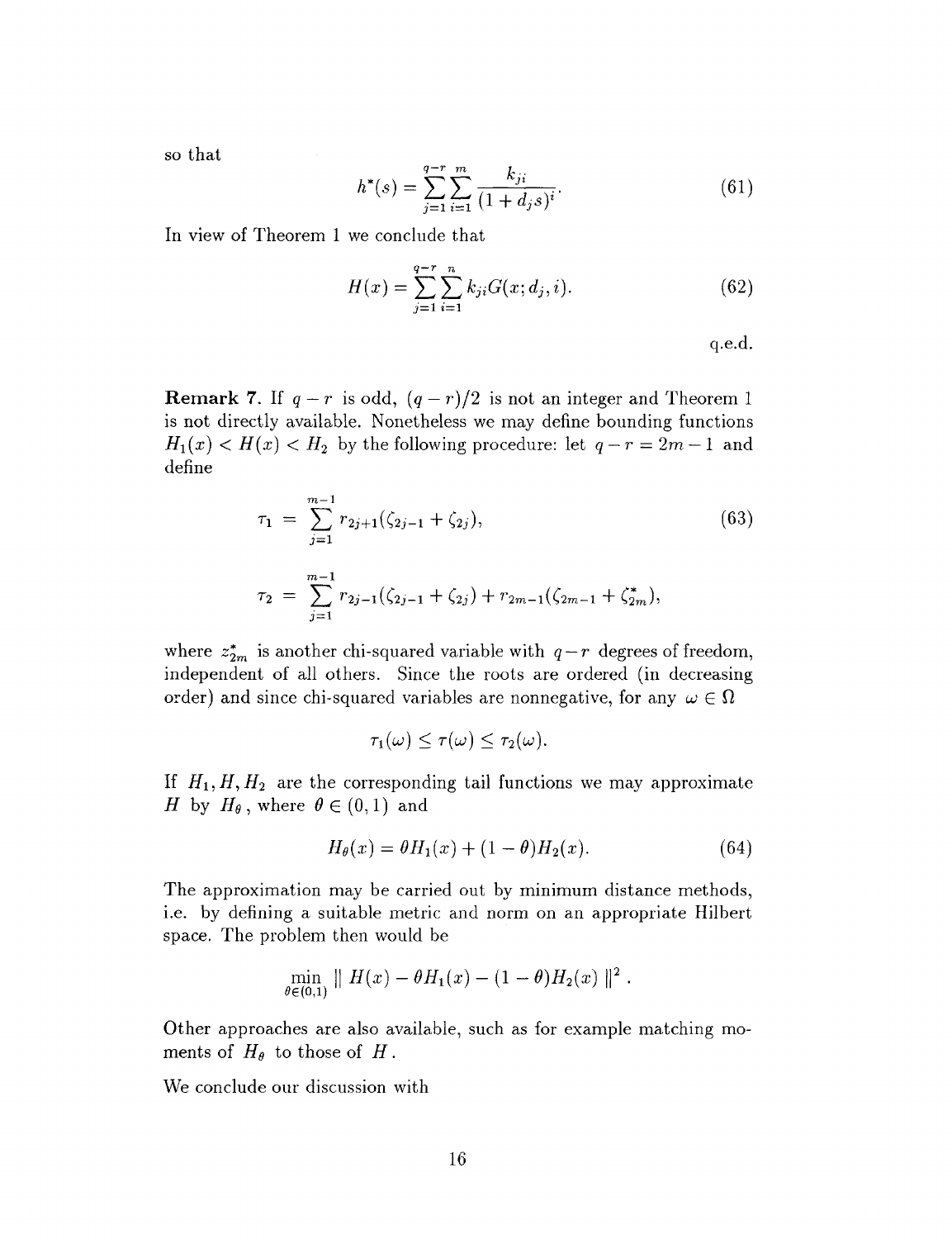**Example 1.** Suppose  $q - r = 2$ . Then we have

$$
h^*(s) = \left(\frac{1}{1+sd_1}\right)\left(\frac{1}{1+sd_2}\right) = \frac{k_1}{1+sd_1} + \frac{k_2}{1+sd_2},
$$

where  $k_1 = d_1/(d_1 - d_2)$  and  $k_2 = -d_2/(d_1 - d_2)$ . Consequently, we obtain

$$
H(x) = k_1 e^{-(x/d_1)} + k_2 e^{-(x/d_2)},
$$

and the  $\alpha$ -level of significance critical point may be easily found by solving the equation

$$
\alpha = k_1 e^{-(x/d_1)} + k_2 e^{-(x/d_2)}
$$

for  $x_{\alpha}$ .

**Example 2.** Suppose in Example 1  $q - r = 3$ . In this case  $\tau =$  $r_1\zeta_1 + r_2\zeta_2 + r_3\zeta_3$ . Since

$$
h^*(s) = \prod_{j=1}^3 (1 + s d_j)^{-(3/2)}, \quad d_j = 2r_j,
$$

*h\** cannot be expanded by partial fractions. To overcome this define

$$
\tau_1 = r_3(\zeta_1 + \zeta_2), \quad \tau_2 = r_1(\zeta_1 + \zeta_2) + r_3(\zeta_3 + \zeta_4^*),
$$

where  $\zeta_4^*$  is a an arbitrary chi-squared variable with 3 degrees of freedom, and independent of  $\zeta_i$ ,  $i = 1, 2, 3$ . It follows immediately that

$$
h_1^*(s) = \left(\frac{1}{1+sd_3}\right)^3, \quad h_2^*(s) = \left(\frac{1}{1+sd_1}\right)^3 \left(\frac{1}{1+sd_3}\right)^3,
$$

and consequently we obtain the partial fraction expansion and the tail functions

$$
h_1^*(s) = \sum_{i=1}^3 \frac{k_{i1}}{(1+sd_3)^i},
$$
  
\n
$$
h_2^*(s) = \sum_{i=1}^3 \frac{k_{i2}}{(1+sd_1)^i} + \sum_{i=4}^6 \frac{k_{i2}}{(1+sd_3)^{(i-3)}};
$$
  
\n
$$
H_1(x) = e^{-(x/d_3)} \left[ \sum_{i=1}^3 k_{i1} + (k_{21} + k_{31}) \frac{x}{d_3} + \frac{k_{31}}{2} \left( \frac{x}{d_3} \right)^2 \right],
$$
  
\n
$$
H_2(x) = e^{-(x/d_1)} \left[ \sum_{i=1}^3 k_{i2} + (k_{22} + k_{32}) \frac{x}{d_1} + \frac{k_{32}}{2} \left( \frac{x}{d_1} \right)^2 \right]
$$
  
\n
$$
+ e^{-(x/d_3)} \left[ \sum_{i=4}^6 k_{i2} + (k_{52} + k_{62}) \frac{x}{d_3} + \frac{k_{62}}{2} \left( \frac{x}{d_3} \right)^2 \right].
$$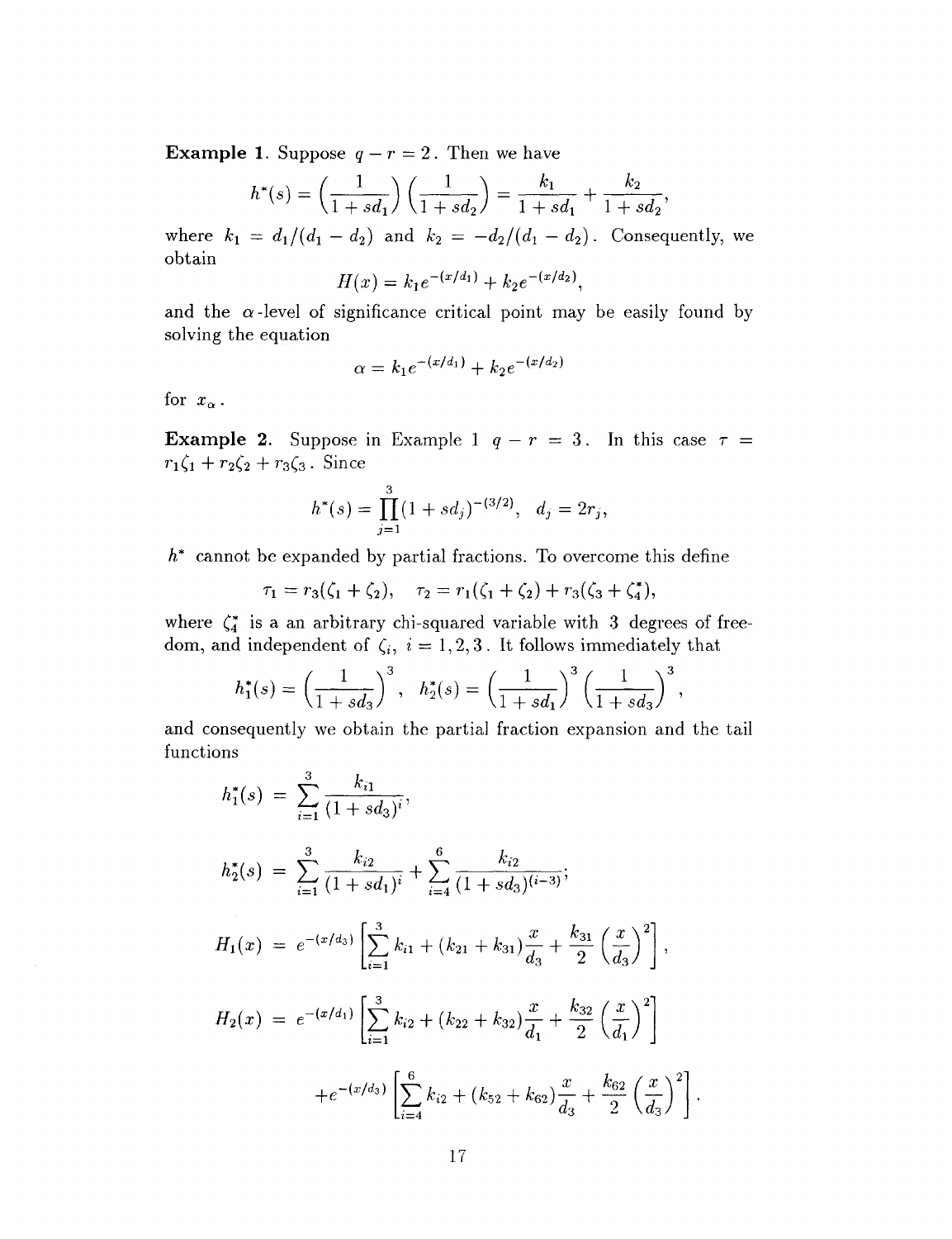The two tail functions determined above bracket the correct tail function; thus, if we are content to follow the procedure we follow in the Durbin-Watson test, we have a very simple procedure for determining the critical values of the trace cointegration test. If we are not so content, at least in the case of odd degrees of freedom we may devise a suitable approximation procedure.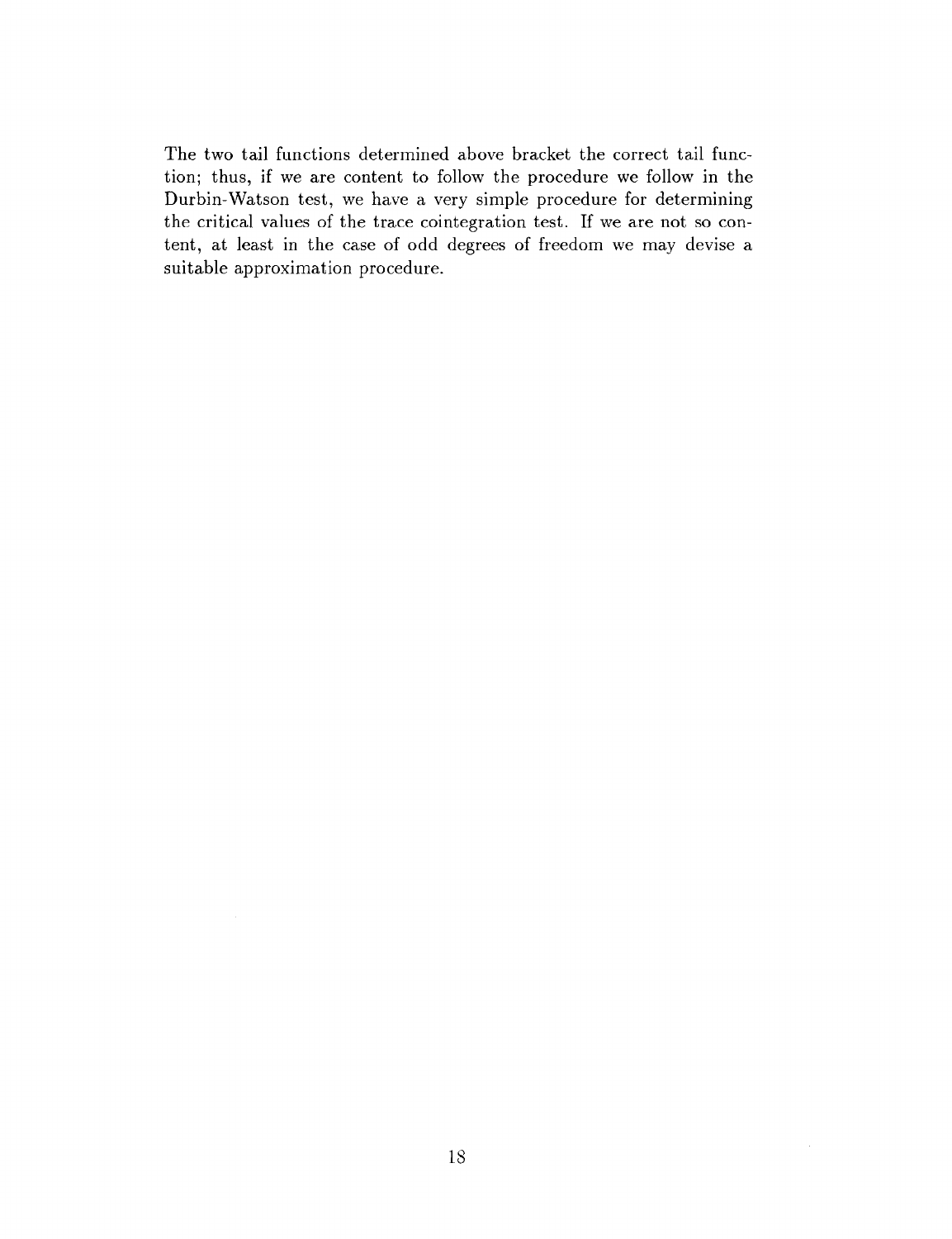### REFERENCES

Box. G. E. P. (1954a), "Some Theorems on Quadratic Forms Applied in the Study of Analysis of Variance Problems, I: Effect of Inequality of Variance in the one-way Classification", *Annals of Mathematical Statistics,* vol. 25, pp. 290-302.

Box. G. E. P. (1954b), "Some Theorems on Quadratic Forms Applied in the Study of Analysis of Variance Problems, II: Effect of Inequality of Variance in the two-way Classification", *Annals of Mathematical Statistics,* vol. 25, pp. 484-498.

Dhrymes, P. J. (1984), *Mathematics for Econometrics,* second edition, New York: Springer Verlag.

Dhrymes, P. J. (1995), *Topics in Advanced Econometrics: vol. Ill, Topics in Time Series,* unpublished.

Eaton, Morris L. (1983), *Multivariate Statistics: A Vector Space Approach,* New York: Wiley.

Johansen, S. (1988), "Statistical Analysis of Cointegration Vectors", *Journal of Economic Dynamics and Control,* vol. 12, pp. 231-254.

Johansen, S. (1991), "Estimation and Hypothesis Testing of Cointegration Vectors in Gaussian Vector Autoregressive Models", *Econometrica,* vol. 59, pp. 1551-1580.

Phillips, P.C.B. and S. Ouliaris (1990), "Asymptotic Properties of Residual Based Tests for Cointegration", *Econometrica,* vol. 58, pp. 165-93.

Siddiqui, M. M. (1965), "Approximations to the Distribution of Quadratic Forms", *Annals of Mathematical Statistics,* vol. 36, pp. 677-682.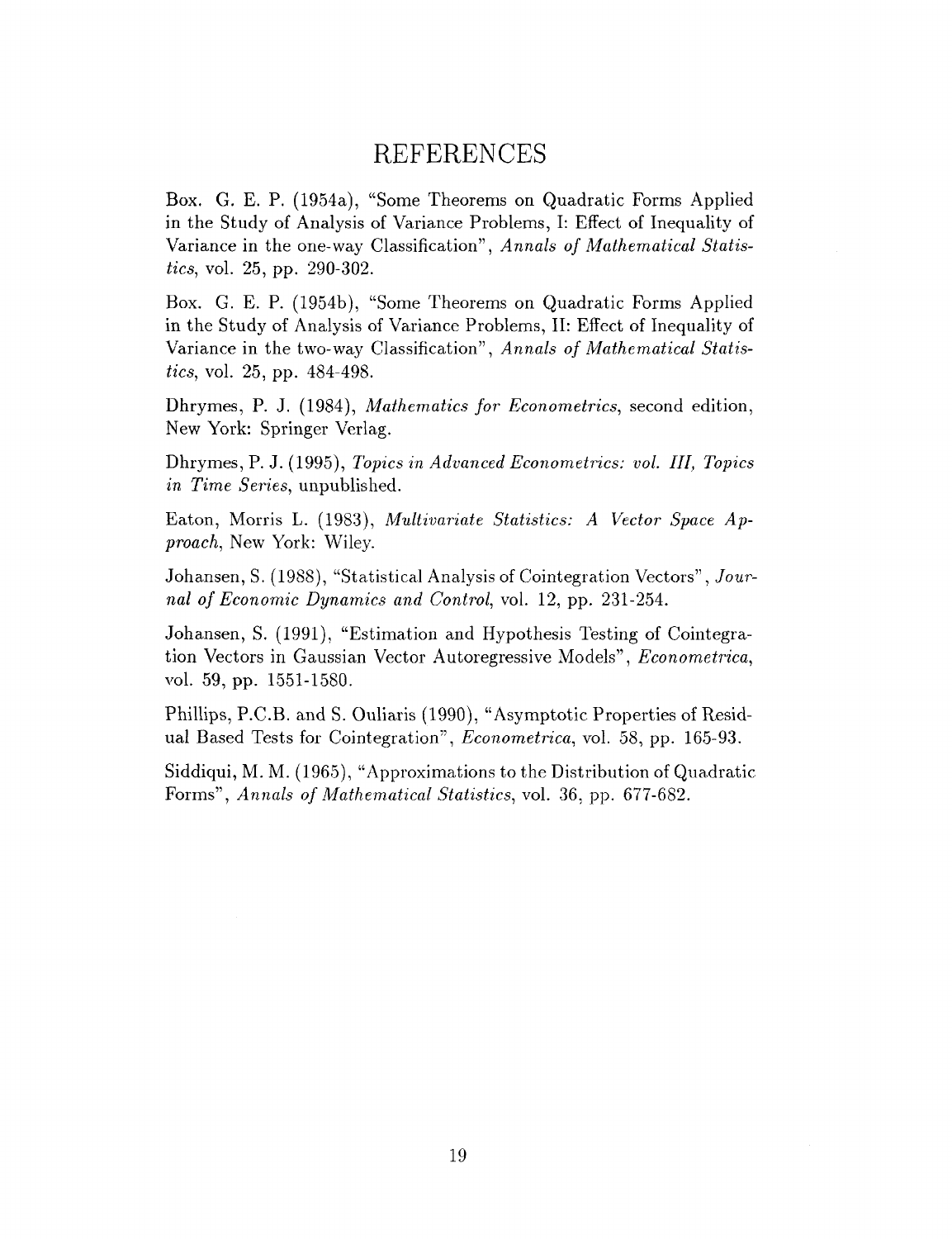#### **1994-1995 Discussion Paper Series**

Department of Economics Columbia University 1022 International Affairs Bldg. 420 West 118th Street New York, N.Y., 10027

The following papers are published in the 1994-95 Columbia University Discussion Paper series which runs from early November to October 31 (Academic Year). Domestic orders for discussion papers are available for purchase at \$8.00 (US) each and \$140.00 (US) for the series. Foreign orders cost \$10.00 (US) for individual paper and \$185.00 for the series. To order discussion papers, please send your check or money order payable to Department of Economics, Columbia University to the above address. Be sure to include the series number for the paper when you place an order.

- 708. Trade and Wages: Choosing among Alternative Explanations Jagdish Bhagwati
- 709. Dynamics of Canadian Welfare Participation Garrey F. Barret, Michael I. Cragg
- 710. Much Ado About Nothing? Capital Market Reaction to Changes in Antitrust Precedent concerning Exclusive Territories. Sherry A. Glied, Randall S. Kroszner
- 711. The Cost of Diabetes Matthew Kahn
- 712. Evidence on Unobserved Polluter Abatement Effort Matthew E. Kahn
- 713. The Premium for Skills: Evidence from Mexico Michael Cragg
- 714. Measuring the Incentive to be Homeless Michael Cragg, Mario Epelaum
- 715. The WTO: What Next? Jagdish Bhagwati
- 716. Do Converters Facilitate the Transition to a New Incompatible Technology? A Dynamic Analysis of Converters Jay Phil Choi
- 716A. Shock Therapy and After: Prospects for Russian Reform Padma Desai
- 717. Wealth Effects, Distribution and The Theory of Organization -Andrew F. Newman and Patrick Legros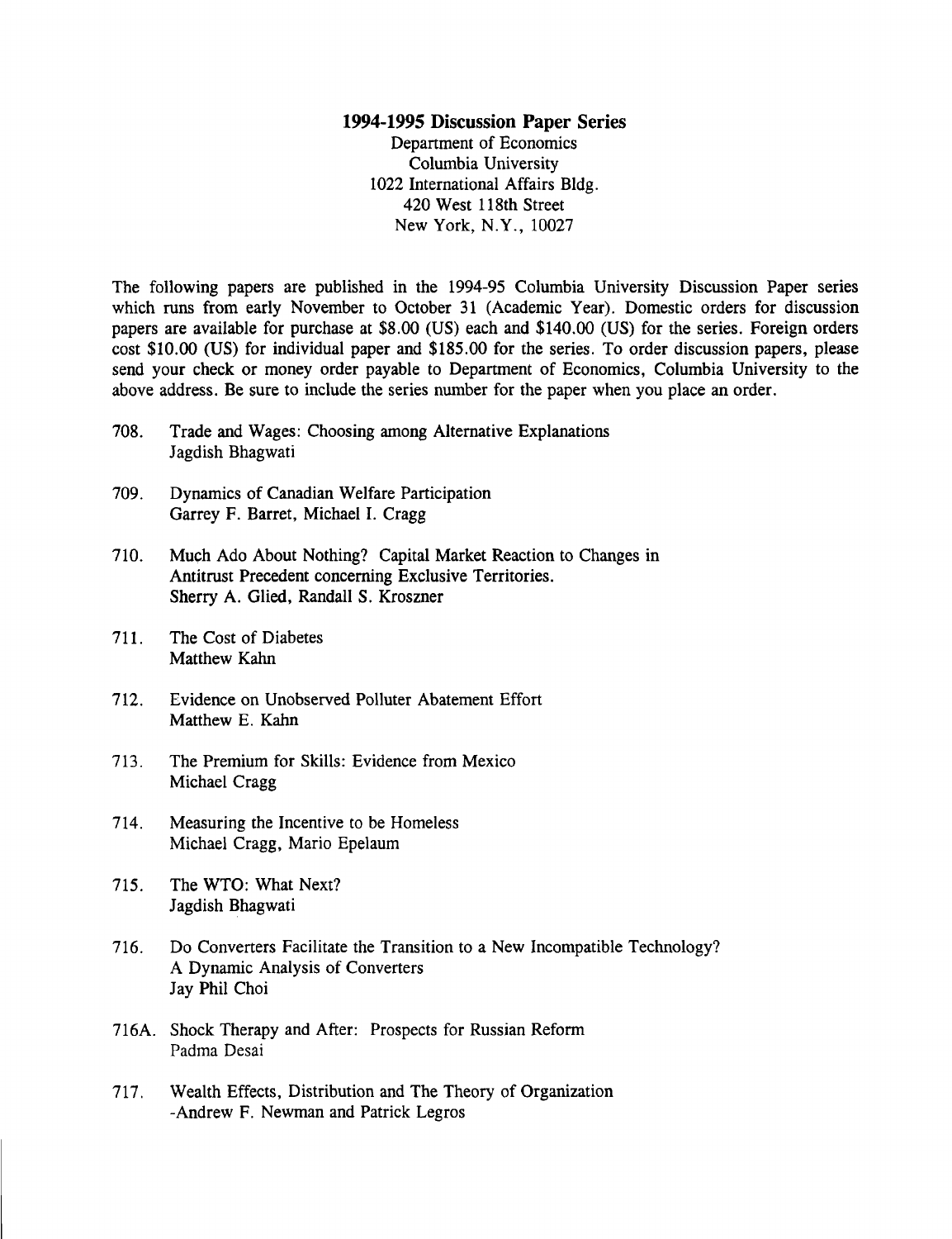#### *1994-95 Discussion Paper Series*

- 718. Trade and the Environment: Does Environmental Diversity Detract from the Case for Free Trade? -Jagdish Bhagwati and T.N. Srinivasan (Yale Univ)
- 719. US Trade Policy: Successes and Failures -Jagdish Bhagwati
- 720. Distribution of the Disinflation of Prices in 1990-91 Compared with Previous Business **Cycles** -Philip Cagan
- 721. Consequences of Discretion in the Formation of Commodities Policy -John McLaren
- 722. The Provision of (Two-Way) Converters in the Transition Process to a New Incompatible Technology -Jay Pil Choi
- 723. Globalization, Sovereignty and Democracy -Jagdish Bhagwati
- 724. Preemptive R&D, Rent Dissipation and the "Leverage Theory" -Jay Pil Choi
- 725. The WTO's Agenda: Environment and Labour Standards, Competition Policy and the Question of Regionalism -Jagdish Bhagwati
- 726. US Trade Policy: The Infatuation with FT As -Jagdish Bhagwati
- 727. Democracy and Development: New Thinking on an Old Question -Jagdish Bhagwati
- 728. The AIDS Epidemic and Economic Policy Analysis -David E. Bloom, Ajay S. Mahal
- 729. Economics of the Generation and Management of Municipal Solid Waste -David E. Bloom, David N. Beede
- 730. Does the AIDS Epidemic Really Threaten Economic Growth? -David E. Bloom, Ajay S. Mahal
- 731. Big-City Governments -Brendan O'Flaherty
- 732. International Public Opinion on the Environment -David Bloom